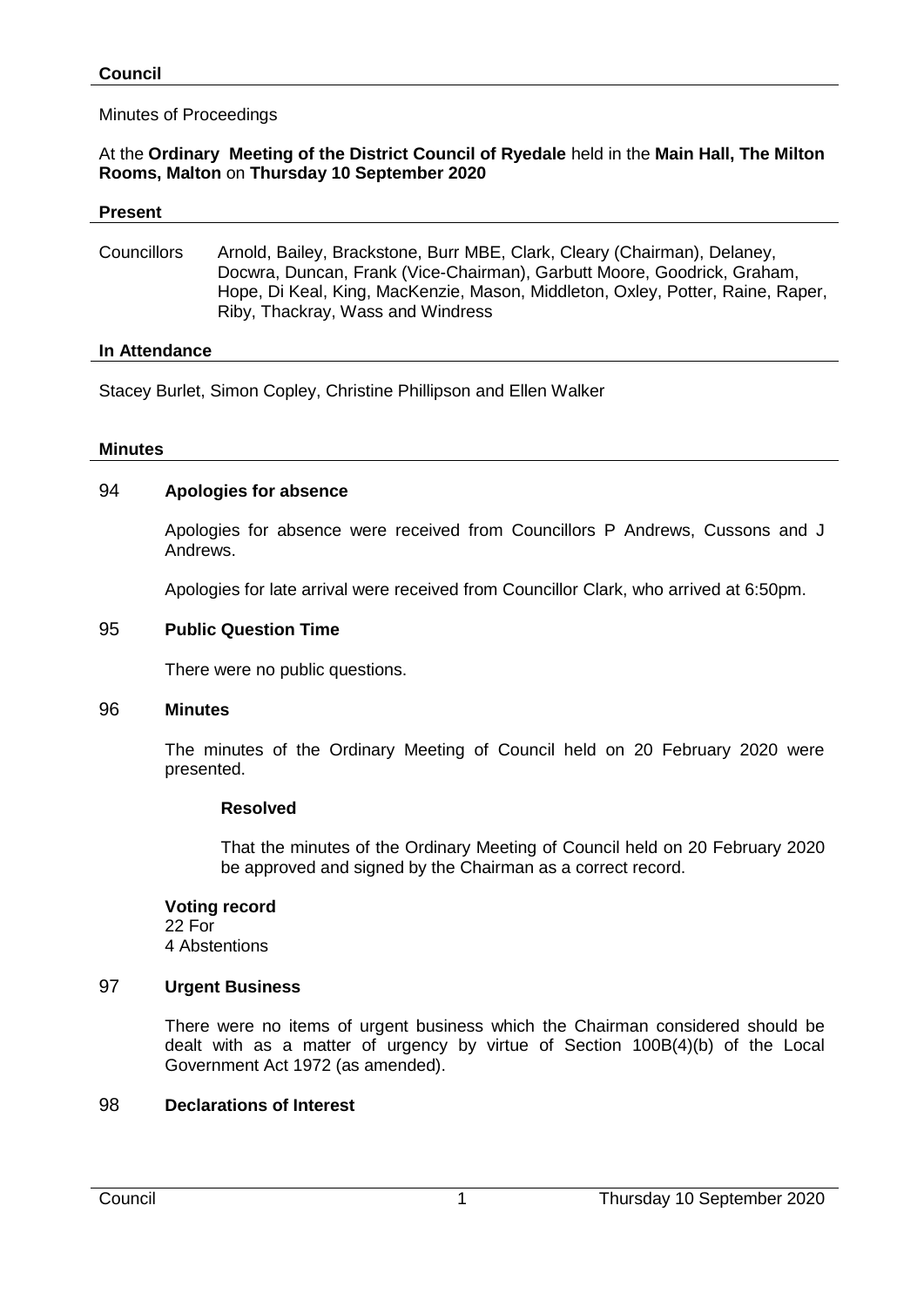The Chairman advised that the declarations of all member of North Yorkshire County Council would be taken as given.

## 99 **Announcements**

The Chairman made the following announcements:

Thanks were given to the people of Ryedale, and Officers and Members of Ryedale District Council for their work during the COVID-19 pandemic.

On behalf of the Council, the Chairman congratulated Simon Copley on his appointment to the post of Head of Corporate Governance.

Statements of apology were received from Councillors Raper and Thackray.

#### 100 **To Receive any Questions submitted by Members Pursuant to Council Procedure Rule 10.2 (Questions on Notice at Full Council)**

## **To Councillor Goodrick, Chair of the Planning Committee, from Councillor Potter**

To Councillor Goodrick, Chair of the Planning Committee, from Councillor Potter:

Councillor Potter submitted the following question:

*"Do you agree with the points made in a letter from the cabinet member for planning and leader of Cheshire East Council to the Secretary of State for Housing, Robert Jenrick, after he allowed a planning appeal, despite a clear conflict with local development plan policies and sufficient 5 year land supply. The letter claims this decision 'undermines the principles of effective plan making' and will 'likely lead to a further scramble for developers to seek permission for other unplanned sites'."*

Councillor Goodrick, Chair of the Planning Committee, replied:

*"Councillor Potter, thank you for your question. As you are aware – this is what you've already been advised by Officers – that this question relates to planning policy, and as such it would be best and most appropriate for this question to be directed to the Chairman of the Policy and Resources Committee."*

Councillor Potter then asked a supplementary question:

*"This item, I believe, relates to actual decisions under planning policies, not of planning policy itself, because this was a decision made on a planning application and was overruled by the Secretary of State for Housing. So it's not actually about planning policy as such, this is absolutely about a planning decision. So, I would expect an answer from the Chair of Planning, as the Chair of Policy and Resources is actually only responsible for strategic planning in the powers that he took unto himself."*

Councillor Potter confirmed that he wished to repeat the same question and requested a response from the Chair of Planning.

Councillor Goodrick, Chair of the Planning Committee, replied: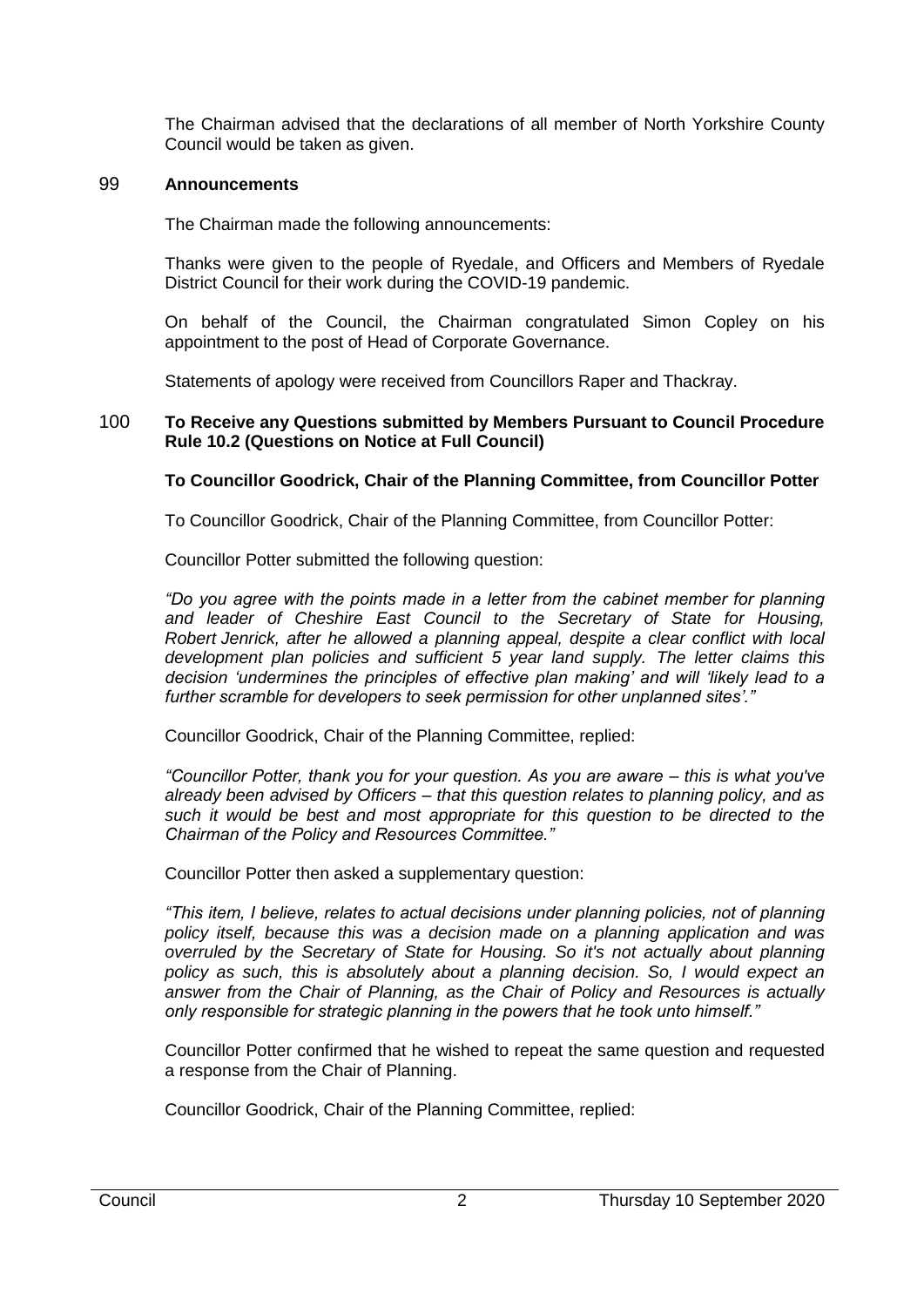*"I think I was fairly forthright in what I said. It's quite clear. The group decided that this is how it's best to be handled and that is where I leave it."* 

## 101 **Exempt information**

## **Resolved**

To exclude the press and public from the meeting during any consideration of the reports marked exempt for the following item 10 ('To Receive all Committee and Council level decisions made under urgency powers, as required under the Constitution') as provided by paragraph 3 of Schedule 12A of Section 100A of the Local Government Act 1972, as they contain information relating to the financial or business affairs of any person (including the authority holding that information).

The public interest test has been considered and, in all the circumstances of the case, the public interest in maintaining the exemption is considered to outweigh the public interest in disclosing the information.

## 102 **To Receive all Committee and Council level decisions made under urgency powers, as required under the Constitution**

The Committee and Council level decisions made under urgency powers were received and the Constitutional requirement was met.

#### 103 **To Receive a Statement from the Leader of the Council and to Receive Questions and Give Answers on that Statement**

Councillor Duncan, the Leader of the Council, presented the following statement:

## **LEADER'S STATEMENT**

This is our first Full Council meeting since the Covid-19 pandemic began. Lots has happened, and it would be impossible to mention everything, but I will endeavour to give the headline points and take your questions.

I could not be prouder of this council, and in particular the way our officers have gone above and beyond to stand by our residents during one of the toughest period in the district's history. Despite everything, we've seen the very best of what our council can do.

But it's not just our officers worthy of thanks, I would like to congratulate councillors too for coming together, across the political divide, to join forces with hundreds of volunteers in all corners of our district. I hope this cooperation can continue in the uncertain months ahead, as we play our role in the ongoing Covid-19 recovery and face up to the prospect of big changes to local government in North Yorkshire.

## **Covid-19**

Our key priority, from the outset of the emergency, was to protect lives and livelihoods. I'm immensely proud that we've been able to help do this on behalf of our residents, communities and businesses. And that is what we will need to do during the uncertain times ahead by working together.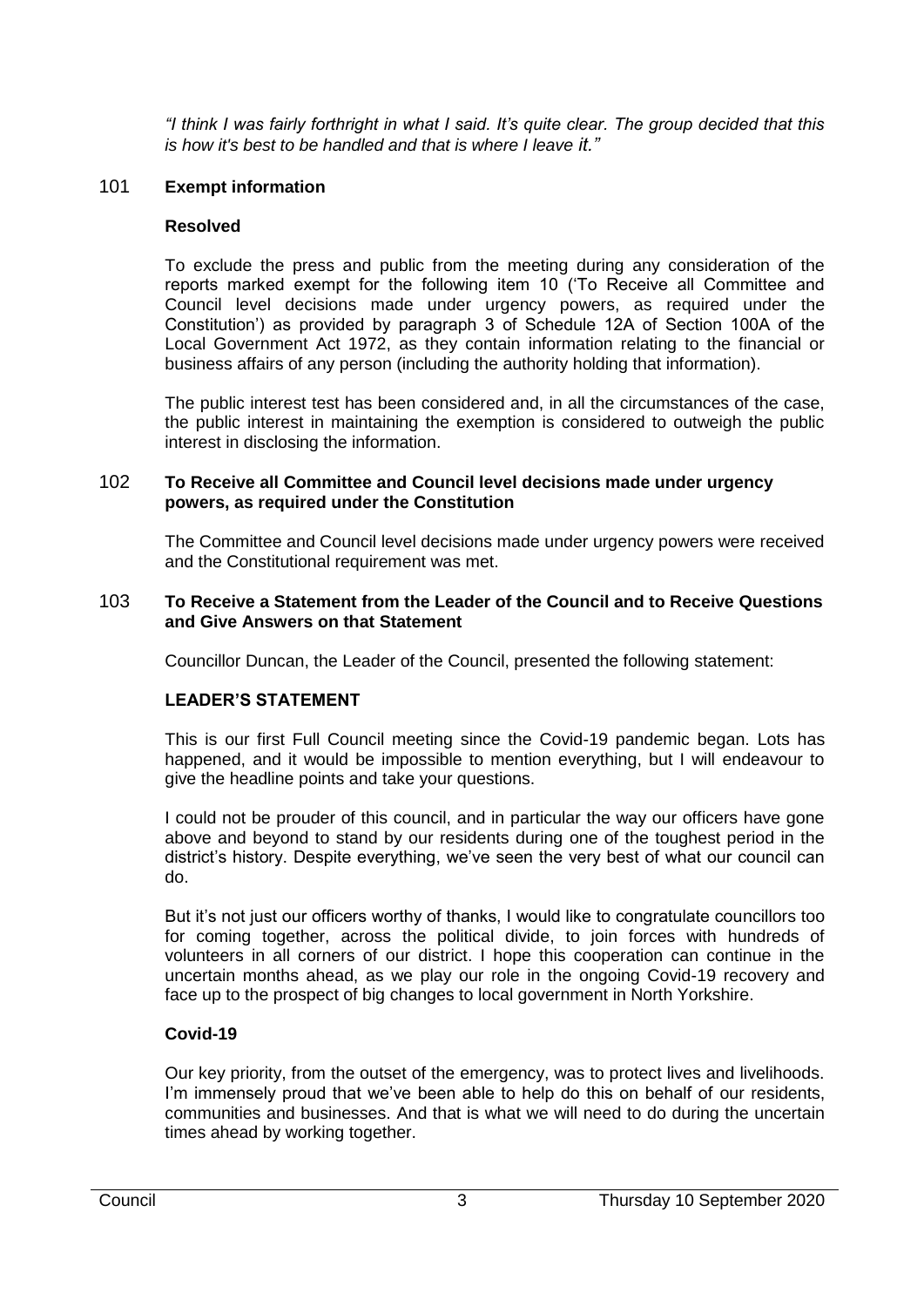## *Delivering services*

Our teams worked around-the-clock to deliver frontline services for our communities. Most of our normal services operated throughout the emergency period, despite increased demand and capacity constraints. We also played a key and significant role in supporting those shielding and in need, working closely with town/parish councils, volunteers and partners such as North Yorkshire County Council.

## *Business support*

We are at forefront of efforts to support the local economy. We've led the way in getting grants out of the door to those who need it - fast. In total, we distributed over £23.5m in grants to more than 2,000 local businesses. That includes £1.1m of discretionary business grants targeted at small and micro businesses unable to access other assistance. A huge amount of work has gone on behind-the-scenes to develop and deliver these grants. Without them, it is certain that many businesses in Ryedale would not have been able to survive.

On top of this, we played a key role in getting businesses back open. We issued over 200 'back to business packs" to help them reopen and operate safely. We also provided particular advice and guidance to hospitality and tourism businesses about how to reopen safely, with 185 businesses registered for Visit England's 'We're Good to Go' industry mark.

## *Voluntary and community groups*

We've also been supporting our important voluntary, community and arts groups. The council created a £40,000 emergency grants fund available to voluntary and community organisations. This provided a lifeline cash injection so they could continue supporting local people during this difficult time. Most recently, we also launched a £5,000 arts grant scheme.

# **Budget**

While all of this is happening, we're of course keeping an eye on costs. The financial impact of COVID-19, in a worst case scenario, is a 20/21 year end overspend of £3m. So far, we have been provided with around £700k in financial support by Government. And although we are very well placed to meet the extra costs from reserves, we are continuing to lobby for additional funds. Our focus now is on tight financial management, with heads of service working to contain costs and revise their plans for the year.

# **Local Government Restructure**

As if dealing with Covid-19 was not enough, we're now facing another challenge. Government will soon invite councils in North Yorkshire to submit proposals for unitary local government in the county ahead of a devolution deal involving City of York. North Yorkshire County Council has confirmed it will submit a plan to replace our current councils (including Ryedale) with a 'mega unitary' authority. This means that change now seems inevitable.

Covering 8,000km² and encompassing 620,000 people, the County plan would be England's largest ever unitary - and its generated significant public alarm and concern. So reflecting on this mood, the leaders of North Yorkshire's seven district and borough leaders came together, across party lines, to work together on finding the best option for unitary authorities across the county.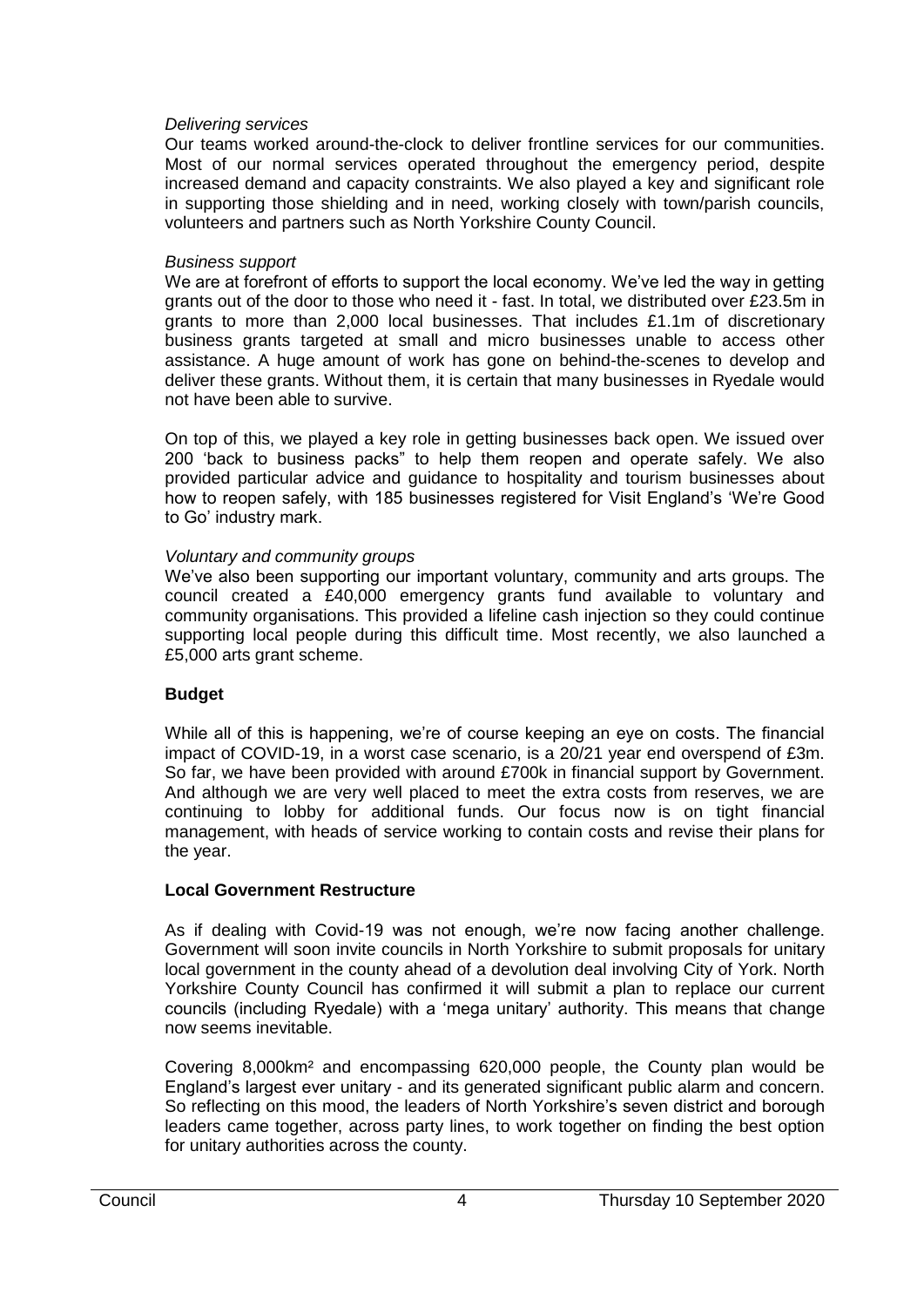KPMG is now working to provide an independent and objective analysis of the options. From a long list of 10, they have identified that an east/west model would deliver much better in terms of finance and democracy, while complying with the Government's indicated "optimal" population threshold of 400,000 residents.

Our plan would create two brand-new councils across North Yorkshire and York, large enough to be efficient into the future, but small enough to keep connected with our communities:

- Ryedale, Scarborough, Selby and York in the east, with a population of 465,375
- Craven, Hambleton, Harrogate and Richmondshire in the west, with a population of 363,297

It is almost certain that change is coming. And if it is, then the seven district and borough leaders - Conservative, Labour and Independent - stand united and determined to work together to get this change right. I would like to ask councillors here in Ryedale too to work together, on a cross-party basis, to develop the very best model for local government in North Yorkshire. It may be the last, and most important, thing we do.

The following questions were received on the Leader's Statement:

1. From Councillor Potter

*"Before we get stuck into the Leader's Statement, can I just move back to page 13, which is part of the minutes of the last meeting, and question three from myself to the Leader about cattle market development and a livestock market. I had raised this issue at the December Council, had a little gentle reminder at the 20th February meeting and the Leader's response was, 'thank you, Councillor Potter. I don't want to give you an answer when I haven't been able to check the full details and information, so what I will do is provide you with a written answer to your question'. Now, in the intervening period I may have missed that written answer over the seven months or so that it's been, but if not, how is the answer coming along, please?*

The Leader replied:

*"Thank you, Councillor Potter. It was my understanding that a written response*  had been given to your question. I will follow that up and I will assure you that *you will get a full answer to that question. I'm trying to familiarise myself, yet again with what happened on the 20th of February, given it's such a long time*  ago. But I can give you an assurance that you will receive a full and written *answer to your question."*

2. From Councillor Clark

*"You say under Covid-19, that our key priority – now, I don't know whether you moved up from the Leader of this Council, through the post of Chief Executive when I first arrived, and you've now landed in the royalty with the 'we' phrase, because I don't remember any discussions around Council as to what we had decided our priorities was – from the outset, was to 'protect lives and livelihoods'. And that seems a worthy claim that I suspect we collectively could*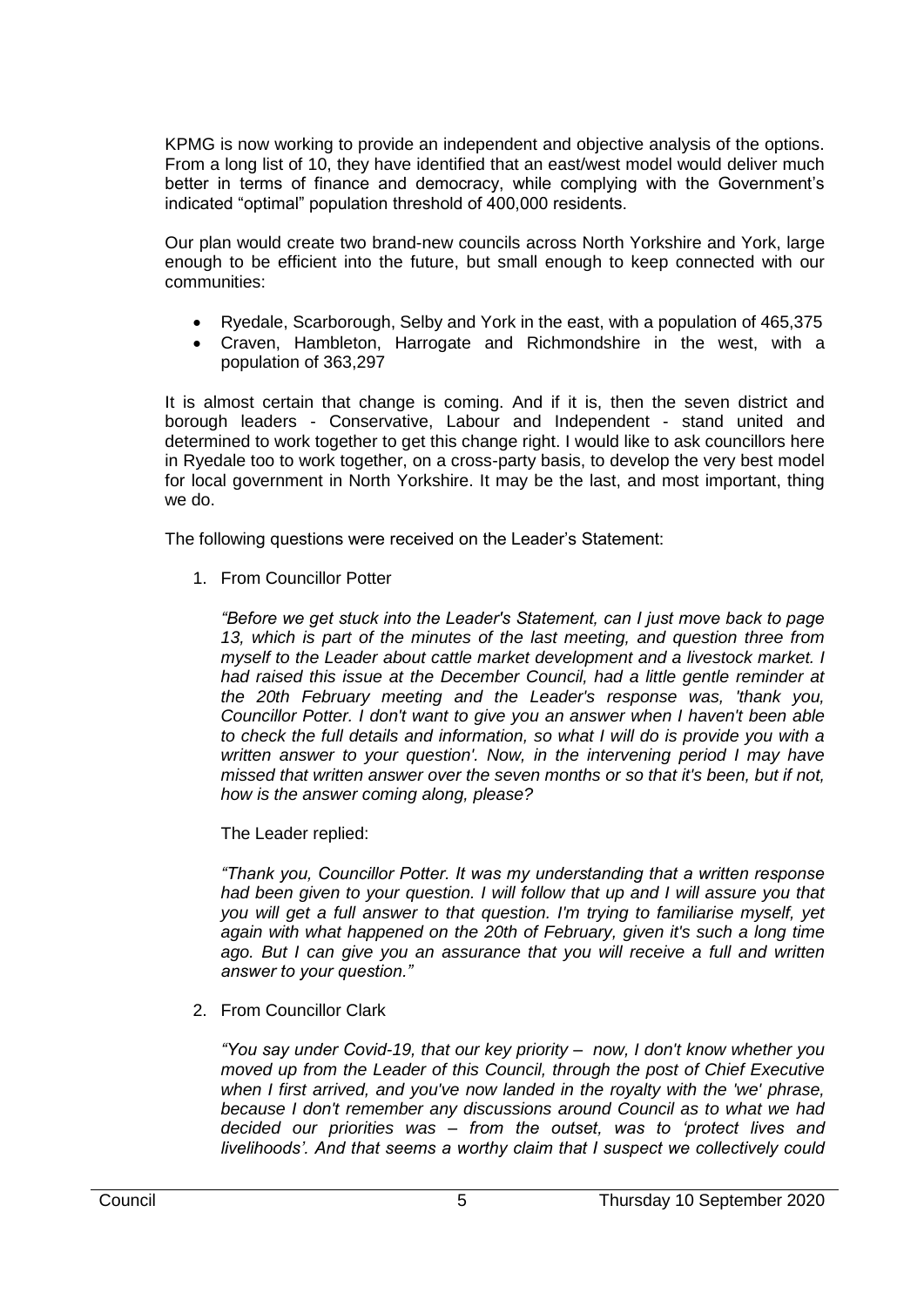*all support. However, people on the shielding list were contacted by you – if you're claiming the credit for the whole of this – contacted by you on the 17th*  and 18th and 16th, etc. of May to check if they had enough food. Now that *strikes me, if somebody hasn't had enough food from the 23rd of March, as something of a delay. And it's hard to see if that was the priority, protecting lives, I really do wonder what you'd have done if it hadn't been a priority. I want you to give me an explanation for that please."*

## The Leader replied:

*"Thank you, Councillor Clark, for your question. The priority of this Council has been to protect lives and livelihoods and I feel that we have done a phenomenal job of doing that, as Ryedale District Council. That has required us working in partnership with a range of organisations – the County Council, public health authorities, central Government – and also a team of volunteers in all corners of this district. Ryedale District Council has done a phenomenal job. Our partners have done a phenomenal job. And what I'm not going to allow you to do in this forum, on the return to Full Council, is in any way disrespect the work of this Council. And the word 'we' has been used because this has been a joint effort, not just by the Officers of this Council, not just by individual Members of this Council, but the community as a whole and the partners which we've worked with. I'm proud of what we've been able to do as a Council. I've never been prouder of this Council. And I would like to think, Councillor Clark, that you can share that sentiment of pride in this district and in this Council."*

Councillor Clark then asked the following supplementary question:

*"I am proud of this Council, but I'm not proud of the Leader's arrogance in approach that what we have done is superb. There has been no scrutiny over that time. If you look through the decision notices – which I understand we're going to go through next – there isn't a criticism from you at any point in there. No challenge whatsoever. Now that may be fine, but it does mean that if people were eight weeks potentially without food, it ought to be something that you are looking into. For if – and I think that 'if' is getting a very small word – a second peak arrives, as to what we would do better rather than pride. Because I think, and I could be entirely wrong, but I think pride comes before something. And the problem is that if that is protecting lives and livelihoods and the welfare of people, I don't think we should be having that fall in their direction. And there is, would you not agree with me, absolutely nothing in here to say what you – and if you're carrying the can that's absolutely fine by me – not a criticism of what you have achieved, not a statement in here as to what you have done in terms of the mechanics of it and what it should be, but just a well done to everybody. It is of course well done to everybody, is it not? But it's not perfect and if it is perfect then it goes along with the attitude that's coming from the top. So the highest death rate per 1000 – the highest death rate in the world virtually per number of population – is not something to be proud of or ashamed of. It's something we need to work at to improve. Do you not agree?"*

# The Leader then replied:

*"Thank you once again, Councillor Clark, for your supplementary question. You mentioned there about pride in this Council, I've made very clear that I'm proud of this Council. I did not say that we had done a perfect job. And there*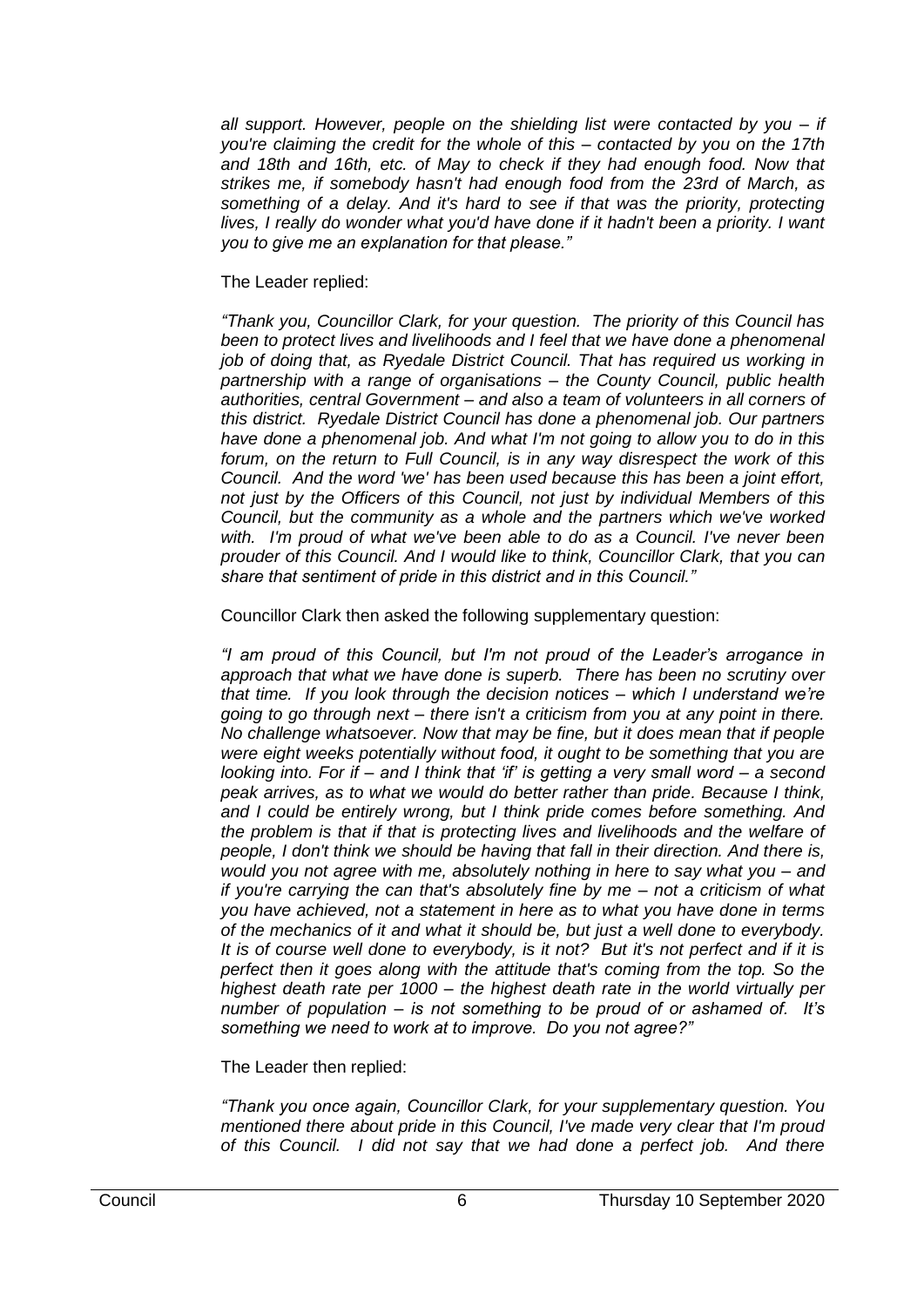*certainly are lessons in an unprecedented situation that we can learn and that we have learnt. I did not say that we'd done a perfect job. I said we've done a good job and a job that we can all be proud of. You mentioned two important words that stood out for me, Councillor Clark. 'No scrutiny'. You, Councillor Clark, are the Chairman of the Scrutiny Committee and I've had no positive engagement from you whatsoever in the past six months. No contact, no engagement, no questions, no challenge, no scrutiny. This Council voted – I think unanimously, but I'll have to check that – to put its faith into you, to be the Chairman of the Overview and Scrutiny Committee. They put their faith in me to be the Leader of this Council and I've taken that responsibility on in extremely difficult circumstances. This Council expected you to do the same, yet I can see no evidence whatsoever for how you have been able to try to improve our response throughout this, to provide that challenge, to provide that scrutiny. And I think it's important to make that point. I've tried my best as the Leader of this Council. Our Officers, from the Senior Officers downwards, have tried their best to give the very best response possible. I have not seen that from you and I think that's a great shame."*

Councillor Clark was offered the opportunity to a personal right of reply. Councillor Clark replied:

*"Councillor Duncan, there was a motion put in asking to share the consultation from the Chief Executive with you. That motion has still not been heard. And we were quite happy to have scrutinised as a Scrutiny Committee, whatever. But the Scrutiny Committee was abolished and the only consultation and scrutiny in this was from yourself. And on that basis, we were told that we could have no part in it as such – all the Committees. You made the decision as to who you consulted with. If you like, I'll do a deal with you if you're that unhappy – you resign as Leader of Council and I'll resign as Chair of Scrutiny. How's that, through you Chair, to ease the tensions and make things a little easier."*

The Leader then replied:

*"I think Councillor Clark has asked his question, has asked his supplementary question. I think I've said all I need to at this point, Mr Chairman."*

3. From Councillor Keal

*"I'd just like to ask the Leader of the Council if he agrees with me, that this is the*  first meeting of this Council, as we are all aware, for some time and if this is not *the time to attack our Officers and also the huge numbers of volunteers out there? The Members of this Council have actually supported Council Officers and supported the community, and Councillor Clark may feel that there were people that weren't getting assistance from this Council for a period of time – I can assure you, as a member of the Ryedale volunteer network, they were getting support from other people within the community. It's been a joint effort and I do not agree that this is the time to start making accusations. And I have to say that perhaps when Scrutiny does meet again then that is the time to talk about this. But I am very disappointed that there are certain Members of this Council that have chosen to absent themselves from the democratic process. But I do not think this is the time for comments like those and I ask the Leader of Council whether that is not a reasonable approach?"*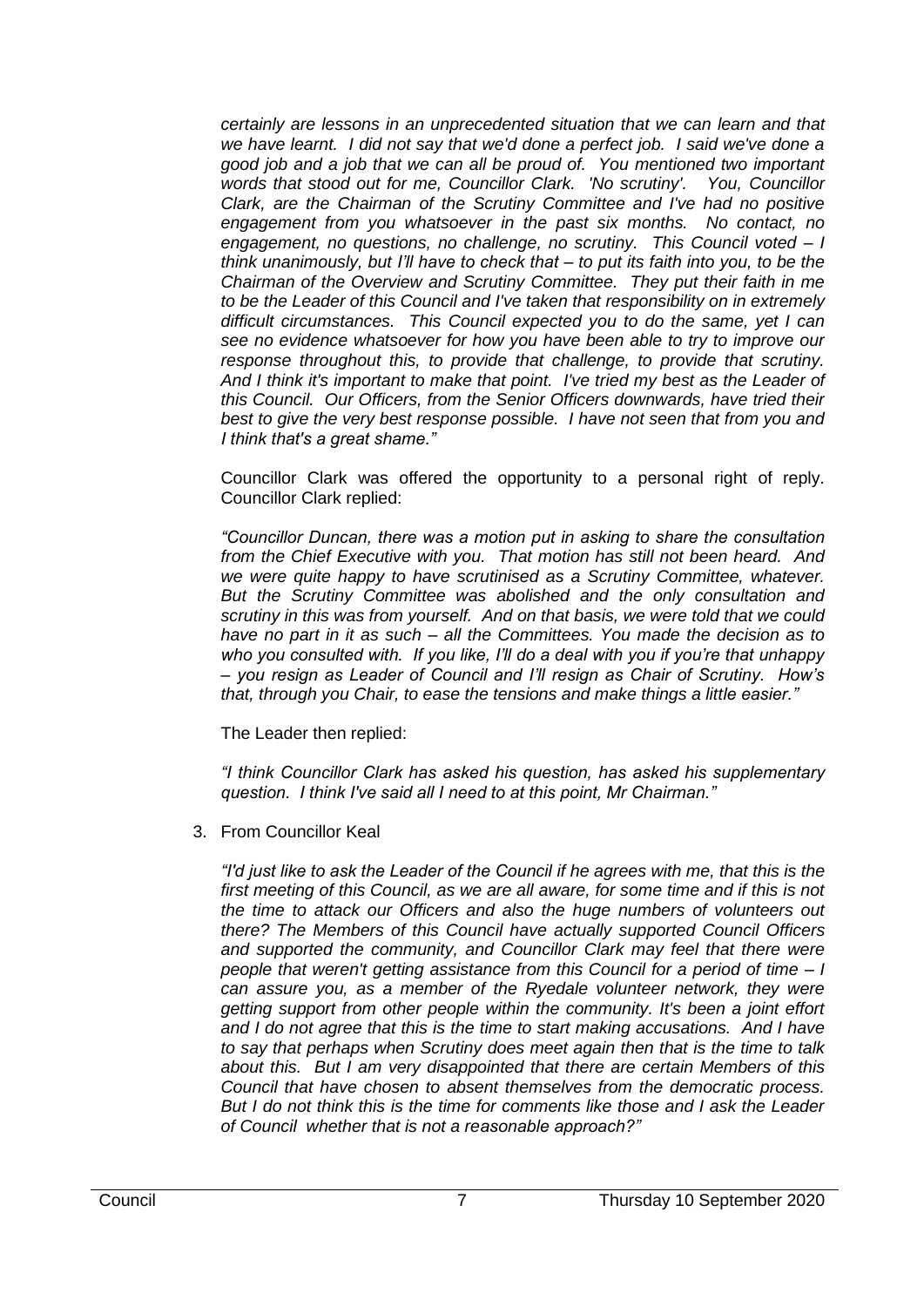The Leader replied:

*"Thank you, Councillor Keal. I think that is an entirely reasonable approach to take. I think it's the approach that most Members of this Council are taking and I would just like to point out that there have been, in the past six months, 42 email briefings sent to Members. A significant amount of information has flowed around the Council. There's also been 16 briefings or consultation meetings, which is actually more meetings and briefings than would usually take place. I recognise from looking around this Council Chamber, almost everybody's face attending at least one, but in most cases, all of those meetings or briefings. There is one face which I do not recognise from attendance at any of those 16 meetings or briefings. It's been a very difficult time, a very busy time, a very chaotic time. And it's not unreasonable to think that someone could miss a single meeting or some of the meetings. But I think that perhaps for a Member of this Council not to have attended one of those 16 meetings or briefings is not acceptable and I think we have to ask what role that Member was performing in the past six months. So thank you very much, Councillor Keal for your question. I endorse what you've said fully."*

4. From Councillor Delaney

*"Can I please ask the Leader why Anton Hodge, our Section 151 Officer, will be withdrawn from working for Ryedale District Council by North Yorkshire County Council? Especially after he's done such a good job and he's very well thought of by many Members of this Council. Thank you."*

The Leader replied:

*"Thank you, Councillor Delaney, for your question. The Section 151 Officer performs an important role in the Council. He's performed an extremely important role during recent months. I think it's very rare for us to have an Officer that I think has respect from every single Member of this Council across political groups, and our Section 151 Officer manages to accomplish that. I think we like Anton, I think Anton likes us, but as we know this is a partnership arrangement. This is a service which we pay for from North Yorkshire County Council. They are contractually obliged to provide us with a Section 151 Officer. We've been extremely lucky that we've not just had a Section 151 Officer. We've had a phenomenal Section 151 Officer that has recognised the problems that we've had with our finances in the past and been able to assist us as Members to getting to where we want to be. It'll be a great shame to see him leave this Council and I can't tell Members at this point in time specifically when he will be leaving us, but I know that all Members will be disappointed with that. As for the reason I think, Councillor Delaney, it would be best if I seek further information from North Yorkshire County Council and share that with you and other Members and maybe just leave Members to think about potentially some of the reasonings there could be for that this evening."*

5. From Councillor Garbutt Moore

*"Firstly, can I give my personal thanks to all the Council staff, Ryedale Volunteer Network and the community groups that have worked very hard during this turbulent time. My question to the Leader is, given that working practices have changed dramatically during COVID-19 for many people,*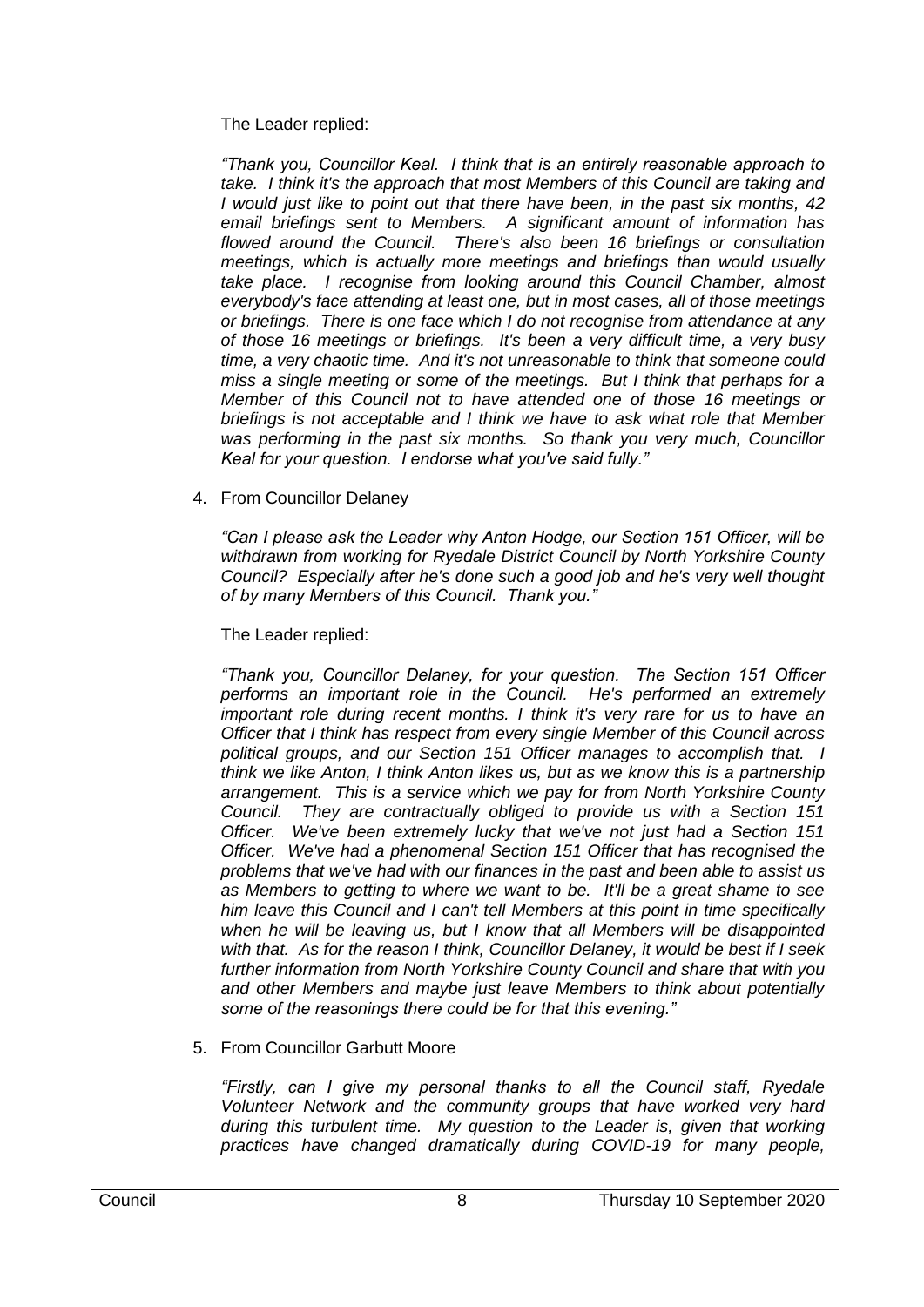including myself and the Council staff here at Ryedale, does the Leader still *plan to spend millions of pounds on a new Council headquarters for Ryedale District Council?"*

The Leader replied:

*"Thank you, Councillor Garbutt Moore. I think that is an important question and I think it's something which the Council needs to give due consideration to. As you have mentioned, we have set aside in our capital programme, millions of pounds earmarked for the construction of a new Ryedale House. This has been a project ongoing for many years with many twists and turns. We need to do something about the condition of Ryedale House, which is not getting any better. I think the changes that we've had with our workforce at Ryedale District Council have shown that we can work effectively in different ways into the*  future. And I think it does raise a question about the future of the project, the *Public Services Hub Project. And I think it's something which we need to bring forward to Policy and Resources at the earliest opportunity for an update and to decide on a way forward."*

6. From Councillor Oxley

*"I think we've already seen the fact that we have suffered by not having as many meetings as we used to. I might be the minority – a very small minority – but I've actually missed our meetings. They are my social life in many ways, which is a sad case. Anyway, my question for the Leader is, this evening we are meeting in person, but with uncertain times ahead what is the strategy for ensuring the situation continues like this for Council and Committee meetings?"*

# The Leader replied:

*"Thank you, Councillor Oxley for your question. I think it's best if I don't comment on whether I enjoy Council Meetings or not. But what I will say is that I think it's important that we are here this evening, setting an example to our district as we go forward into the future that it's important that business as usual continues safely. And I think it wouldn't seem very genuine of us as Members to be saying that business should be continuing as usual, people should be going to work, people should be going to the shops, people should be spending money, if the civic duties of this Council are not fulfilled. So, I think it's*  important that we are here. My personal view is that we should, subject to the *advice of our Officers, continue to meet in person where possible, to hold socially distanced meetings. I think that's best for Council business to proceed effectively into the future and I think also it does send that important symbolic message to our district that if we can do it, everybody can do it. And we need to ensure that we do carry on as best as possible but in a safe way."*

7. From Councillor Potter

*"Just a comment first on something that the Leader said about democratic processes during the last few months. Can I just remind him that democratic processes were suspended and the decision-making powers were put into the hands of the unelected Chief Executive? Just a little reminder. Going back to the Leader's statement, in the last paragraph regarding local government restructure, it begins 'It's almost certain that change is coming'. Now, I've seen*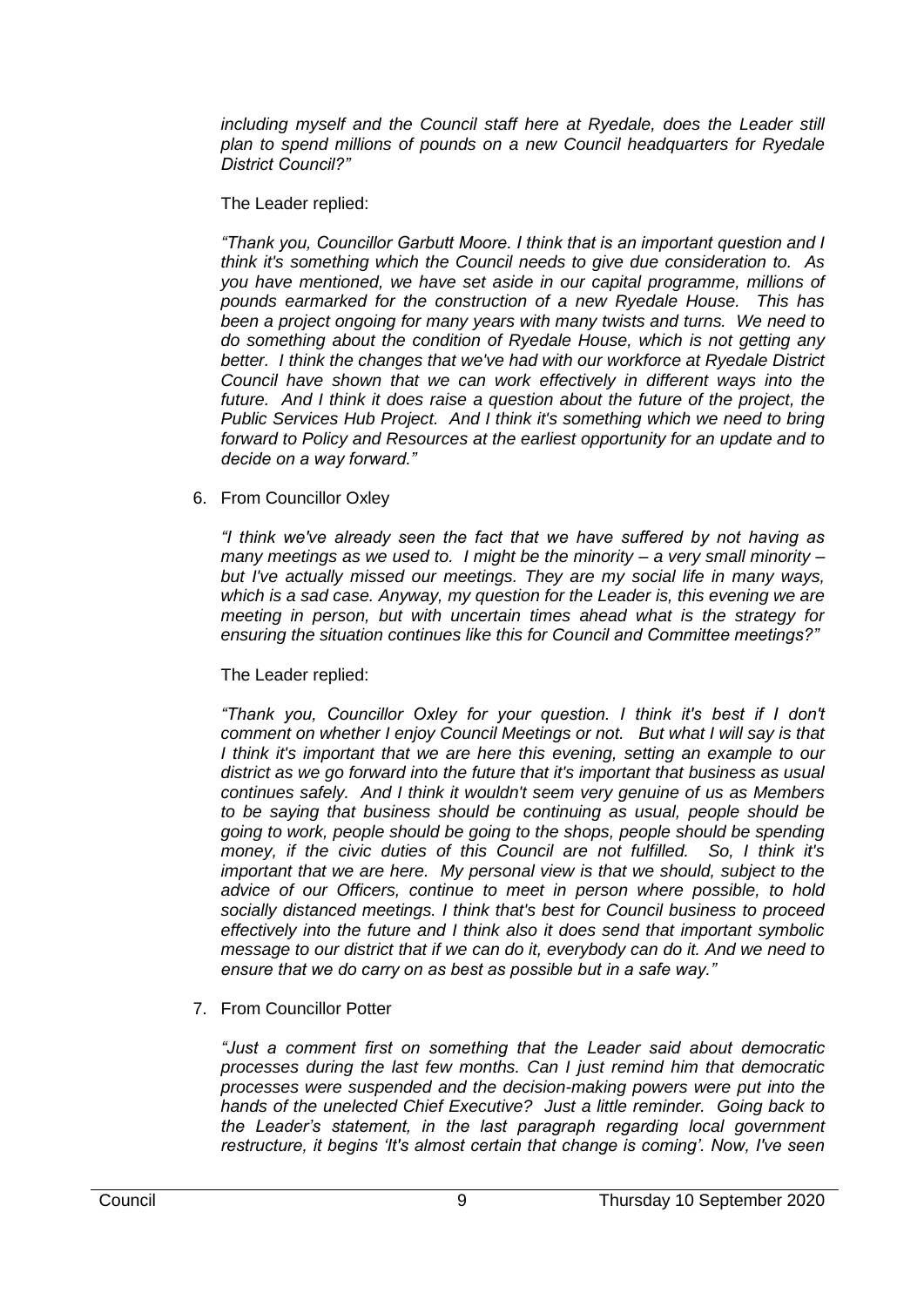*or received no documentation, no evidence, no written proposals from Government. What I have heard is hearsay and word about private phone calls. I'm interested to know why this Council is spending taxpayer's money on changes that are almost certain to be coming via hearsay and private phone calls. Why have we got no evidence? Thank you."*

## The Leader replied:

*"Thank you, Councillor Potter for your questions. The first one around the decision-making process – as you can see in the 300 pages that precede my*  Leader's statement, all the decisions that have been taken by the Chief *Executive as urgent decisions. The Constitution makes clear the process by which those decisions can be taken. They have to be urgent – genuinely urgent – and there has to be relevant consultation with Members. In most cases, that's been the Leader of Council, but it's also been Chairmen of Committees and Ward Members as appropriate. You, Councillor Potter, have been involved in one of those decisions that was taken, and other Members have also been involved in those as well. The Chief Executive has only made decisions that are genuinely urgent, and those where feedback has been received from Members that they are not genuinely urgent and should go through the democratic process, those decisions were not taken and there are examples within the 300 pages before the Leader's Statement. For me as a Leader, it's been important that although we haven't had meetings, we've still been able to respond to the needs of the community. If those decisions were not taken, then we would not have been able to have allocated millions of pounds of grant funding to local businesses, tens of thousands of pounds of grant funding to community and voluntary organisations. We would not have been able to have had the capacity and the resources which we needed to respond to the Coronavirus situation. So I am confident and happy to say, hand on my heart, to all Members of this Council, that the decisions taken by the Chief Executive were the right ones and the most appropriate ones. And where there was potentially a decision that could have been taken, that wasn't taken and was deferred for the democratic process, some of those items are on the agenda tonight.* 

*"The second part of your question, which is around the local government restructure – you mentioned about hearsay, you mentioned about private phone calls. I was invited along with the other Leaders of North Yorkshire and York local authorities to a meeting on July the 7th with the Minister of State for Local Government, Simon Clarke, where he stated that he would be writing to local authorities in York and North Yorkshire inviting proposals for unitary local government. It is not hearsay to hear direct from the mouth of a Government Minister, his intention. The letter which was promised to us has not yet arrived to the local authorities. But the intention, I believe, is for that letter to come. And given the short timescales that are likely to be at play here, it was vital that*  we had a proposal ready to submit. We held a briefing with Members where all *this information was shared and there was a strong feeling from Members that the proposal that was coming forward from North Yorkshire County Council was not the right proposal for this district and for its residents. That was shared across political groups and therefore the Chief Executive made the decision that we should allocate funding to the preparation of a proposal. The preparation of that proposal has been based on evidence throughout. We have not decided that we want to go with one option or another option, from the outset. We went*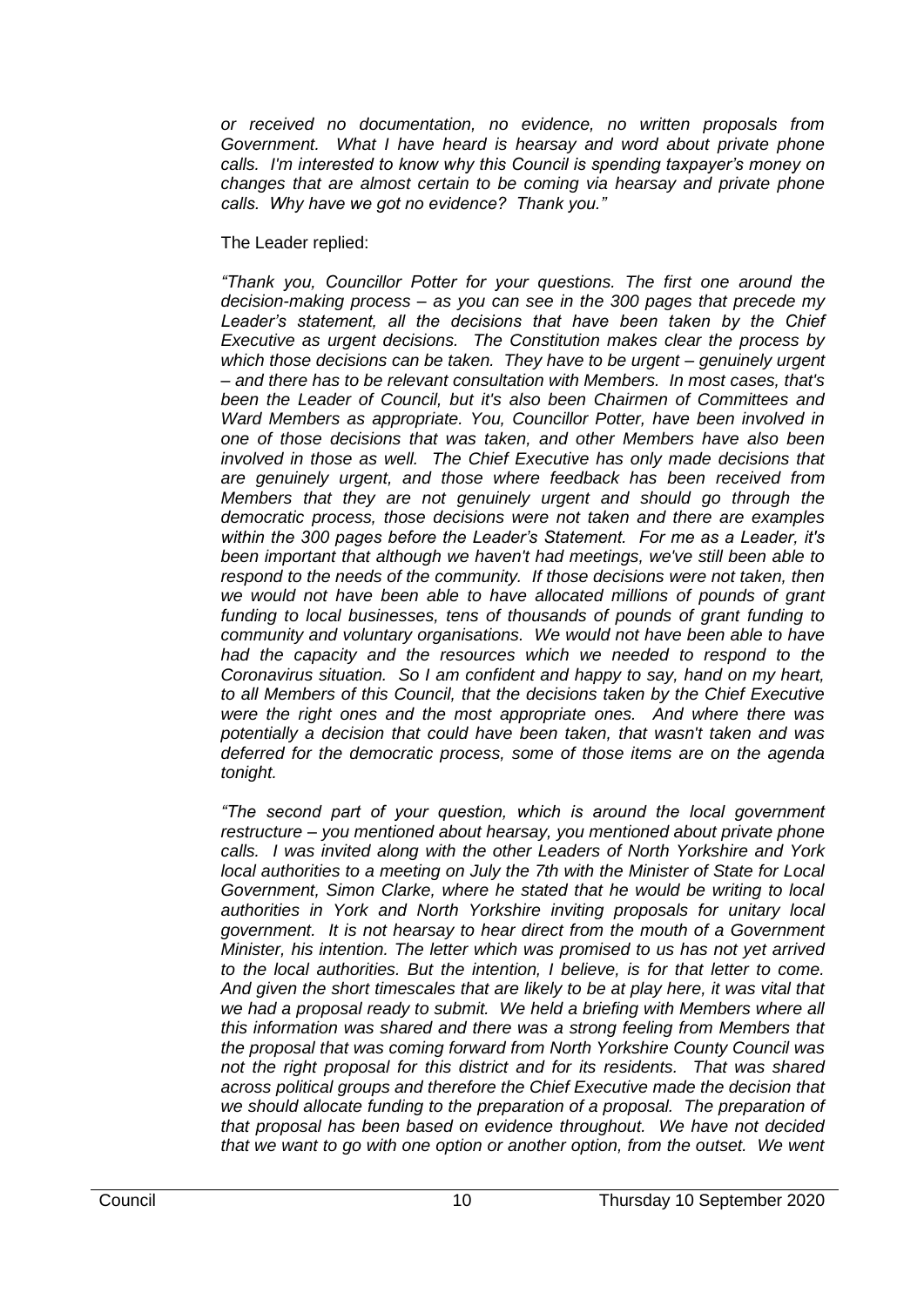*from a long list of options down to a short-listed option and a final option, which performed most strongly. And I think this Council has got to ask itself a question, which is: we can sit and bury our head in the sand and hope that this does not happen, and then when it does happen regret that we didn't try to do anything about it, or we be proactive in preparing a proposal which can come back through Policy and Resources potentially, certainly to this Council, for approval or for rejection. I personally feel that we should submit a plan to local government that it is the best plan that we can possibly do for Ryedale. I am hopeful that when that plan comes forward, it will be approved by this Council. But in the meantime, consultation and engagement is ongoing with the public, with businesses and with Members of this Council to try and shape that proposal to be the very best that it possibly can be. But I would just like to give the assurance that that proposal will come to this Council and it will be up to Members to decide whether to approve or reject it."*

Councillor Potter then asked a supplementary question:

*"As Councillor Clark alluded to, just prior to the lockdown I submitted a motion to Full Council – I haven't heard a single thing since – which asked that any consultation that was going to happen should be between the Chief Executive, the Leader of the Council and Leaders of the various groups. That, I feel, would have been appropriate consultation which would have covered all Members. But that motion unfortunately disappeared without trace, which seems to be a*  little bit out of order. So, does that cover the full democratic process, even *when powers have been suspended? Thank you."*

The Leader then replied:

*"Thank you, Councillor Potter. I have not seen your motion. I don't know who you submitted it to – presumably Democratic Services. You would need to ask them about the motion and the procedure for dealing with it. I am the Leader of this Council. I'm not the Chairman of the Council. I'm not the Chief Executive. I'm not the Monitoring Officer. That motion has been submitted and it should be dealt with in accordance with the procedure laid out within the Constitution."*

8. From Councillor Graham

*"In the light of the financial strain COVID-19 has put on us at the Council, does the Council Leader still believe that it was right to call for a freeze on council tax earlier this year?"*

The Leader replied:

*"Thank you, Councillor Graham, for your question. You are right to recognise that there has been financial pressure placed on this Council. The total cost that we're looking at at the moment is £2.9 million pounds and you'll see later in the documents this evening further details on that, and you will see a request there to plug the shortfall of £1.9 million pounds from our reserves. It's important to point out that this Council does have almost £16 million pounds in its reserves. It added last year to those reserves – £854,000 in the last financial year. That's £854,000 more than we spent, to go into reserves. And I think it's important to recognise that the decision was taken by this Council to increase council tax and that was roughly £108,000 that was added to reserves. I*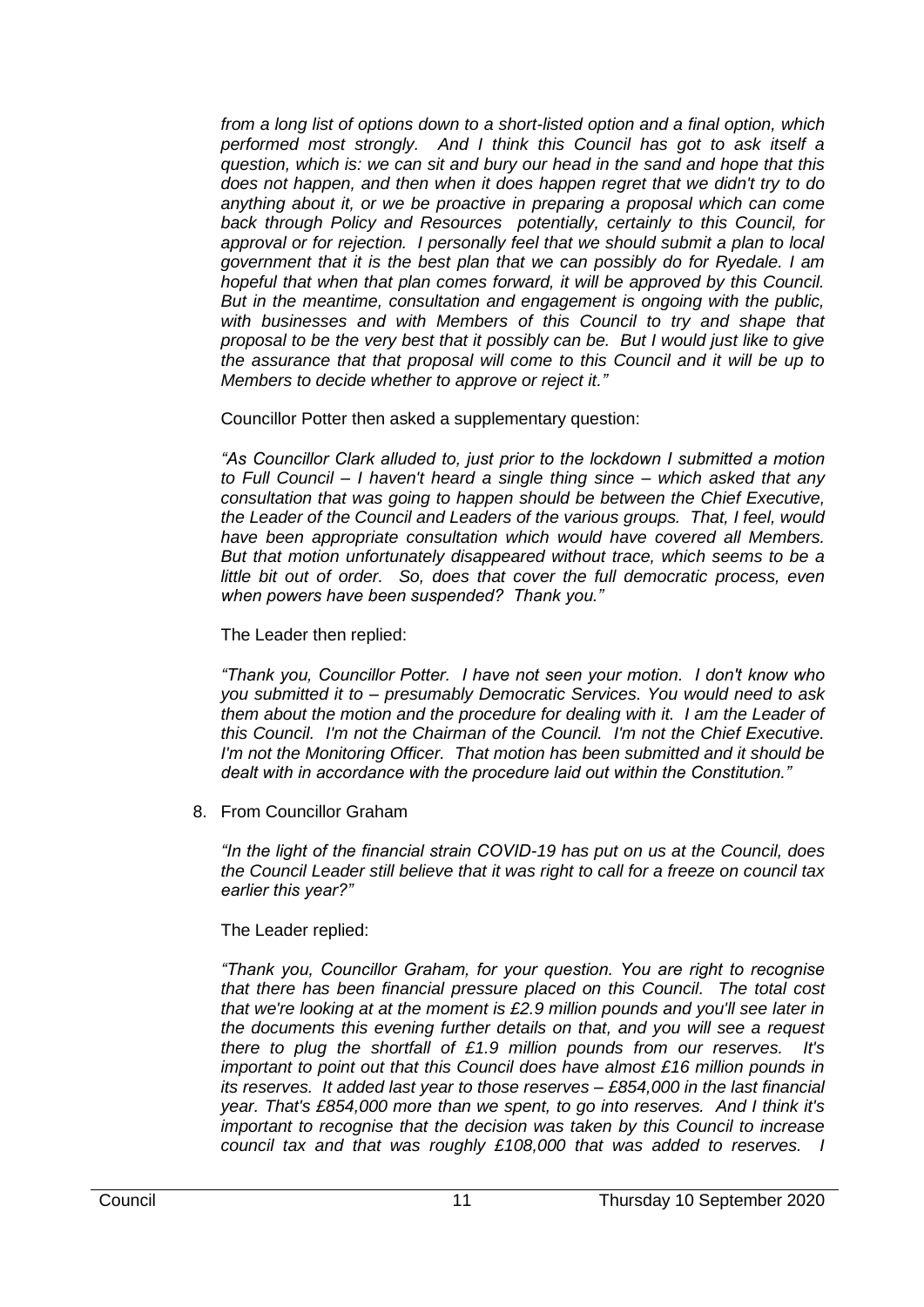*personally feel that we have a responsibility as a Council to spend those*  reserves when required and on projects that local people want us to spend it *upon. We can place the financial burden onto the taxpayer of this district at what is an extremely difficult time for everybody. Or we can use the money which we saved up for a rainy day – and I don't think there's any rainier day than this one – to spend on plugging that shortfall. We have got more than enough money in the bank to plug the expenditure which we have incurred, and I think that's the right thing to do when people are facing financial difficulties in all corners of this district."*

## 9. From Councillor Burr

*"Our Leader and Chairman have thanked our staff for their work during the last five months and I also thank them as well. And I also thank our voluntary groups. However, would you agree with me that it's the good people of Ryedale who need our collective and sincere thanks and huge gratitude for sticking to the rules and doing the right thing by all? By doing this Ryedale had an extremely low COVID infection rate. Moving on to the pandemic that we are still in, which has caused so much heartache, worry, loss of jobs, financial ruin for some, closure of business and uncertainty for all. Would our Leader agree that during a pandemic, it is absolutely crazy, ridiculous, unnecessary and not the right time to be thinking about reorganisation, potentially imposed on us by Government? It's totally unnecessary during the pandemic. And following on, if reorganisation is forced upon us, it's vitally important that we keep our taxpayers money secure and spent in Ryedale for all the benefits of Ryedale residents. Would do you agree it needs to spent and kept here, and we must draw up a plan immediately, to ensure that we don't let our money go to anyone else other than our Ryedale residents? It must be spent for Ryedale ratepayers. I apologise, there was about three questions in there for you."*

## The Leader replied:

*"Thank you, Councillor Burr for your question. I would agree there is a lot going on at this point in time. There was already a significant amount of things going on before. I think the bombshell was dropped about unitary and potential*  reorganisation. It was not something which I had expected and I don't think it *was something which the other Leaders across York and North Yorkshire had expected either. But nonetheless, this is the situation and I do believe that change is going to come to local government in York and North Yorkshire. And*  I believe it's the right thing that we are part of that process, whether we like it or *not. It's important that we shape it and, as I say, if we bury our head in the sand, all that's going to happen is something is going to be decided for us. We have an opportunity to shape the future of local government and I think it's important that we take that opportunity. In terms of our reserves, as I've alluded to, we do have significant amounts in our reserves and I think it is fair enough*  for us to identify projects which we may like to earmark for the expenditure of *those reserves and hopefully that is something which our Officers are able to do and present to us as Members."*

Councillor Burr then asked a supplementary question: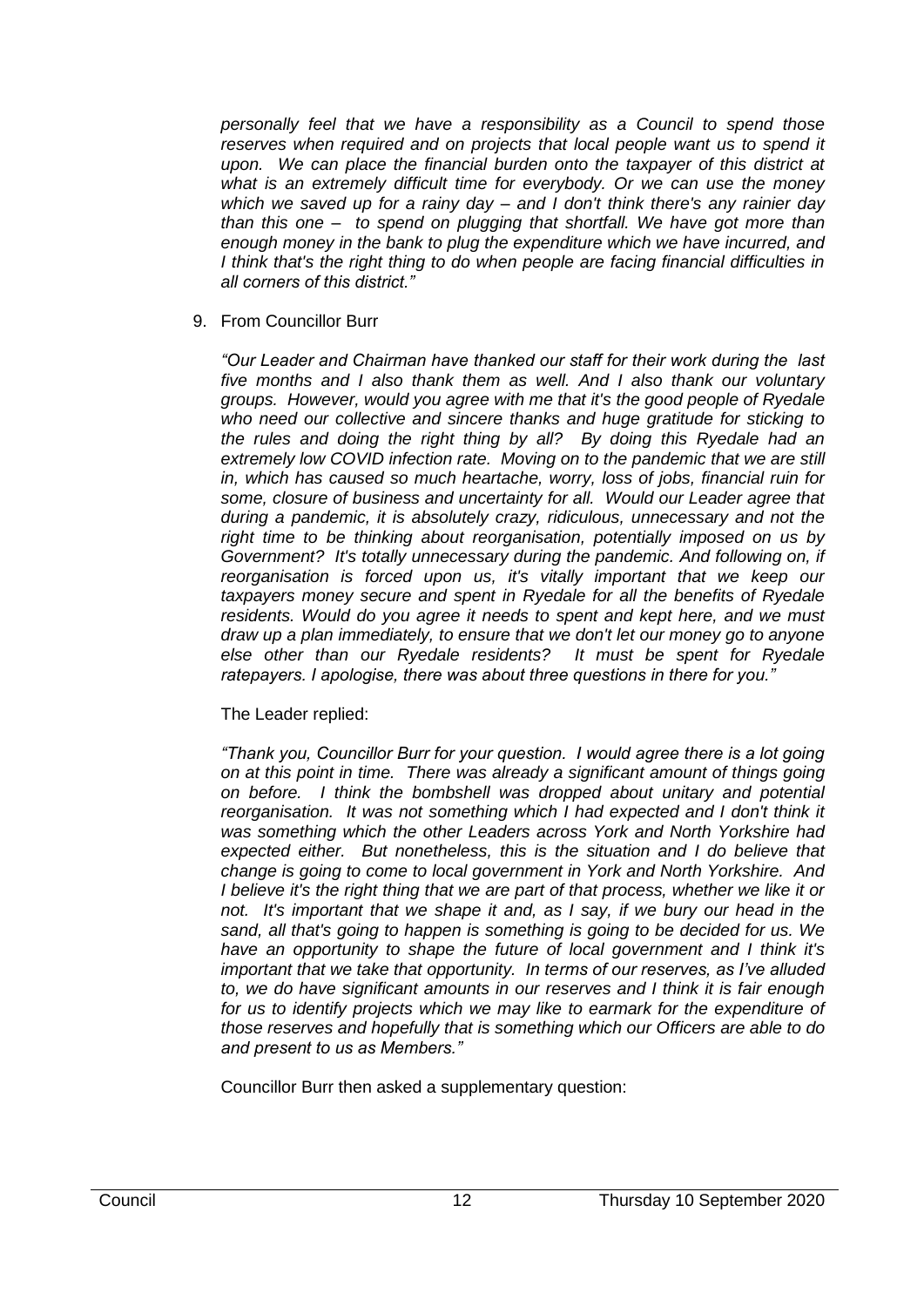*"I do understand that we have to be proactive as a Council and that's something that we are very, very good at. But do you agree with me that it's unnecessary for the Government to force this reorganisation upon us at this time?"*

The Leader then replied:

*"Thank you, Councillor Burr. Just for the avoidance of any doubt, I am not a spokesman for the Government, but what I can say is that the Government have ruled out completely top-down reorganisation. They will only move to unitary arrangements where there is a proposal that has been presented by a local authority. What that means for us in North Yorkshire is that any one Council, North Yorkshire County Council or the seven district and boroughs, or even the City of York, can present a proposal. That proposal goes forward to the Minister. It's on his desk for his consideration. And that means the Government can say that they are not doing top down reorganisation because they have had a proposal from a local authority made up of elected councillors within the area of York and North Yorkshire. So it means that as North Yorkshire County Council have confirmed they are going to submit a proposal, that will be on the Minister's desk and he would have the option to say yes to it, if he wanted, or no if he wanted to do that. Which puts us in a bit of a catch 22 situation. The proposal is heading there, it could be the only proposal on the table, or we say as a district council or as a group of district and borough councils, we want to prepare an alternative proposal which can reach the Minister at the same time and allow him to do something different, which we may not necessarily think is the preferred option, but it may well be better than the North Yorkshire County Council proposal, which is going forward. So, we are in a catch 22 situation. We can do nothing, the North Yorkshire County Council plan will reach Government and they have the option to approve it, or we prepare an alternative proposal. That I think is the right course of action, that's what I think we should do and I think that all members should be part of that process."*

10. From Councillor Mackenzie

*"Councillor Duncan, at a previous Council meeting a motion was raised*  regarding the Dog Warden position. Could you update the Council on where *we've got to with that please?"*

The Leader replied:

*"Thank you, Councillor Mackenzie, for your question and for reminding the Council about the motion which you submitted in conjunction with Councillor Garbutt Moore, calling for us to look at the Dog Warden functions. I'm pleased to be able to tell the Council that we now do have two new Enforcement Officers that I believe have started this week and which will be able to tackle a range of enforcement issues, will receive specialist training in the area of Dog Warden duties, and will be able to respond to enforcement, animal welfare concerns and complaints from the public. I believe that this is a positive move forward for us as a Council. I think it will help us have the capacity which we need to deal with the issues raised by members of the public, not just in animal welfare, not just in Dog Warden duties, but in a whole range of functions outside of that. And I would like to think that if the two new posts prove successful, we*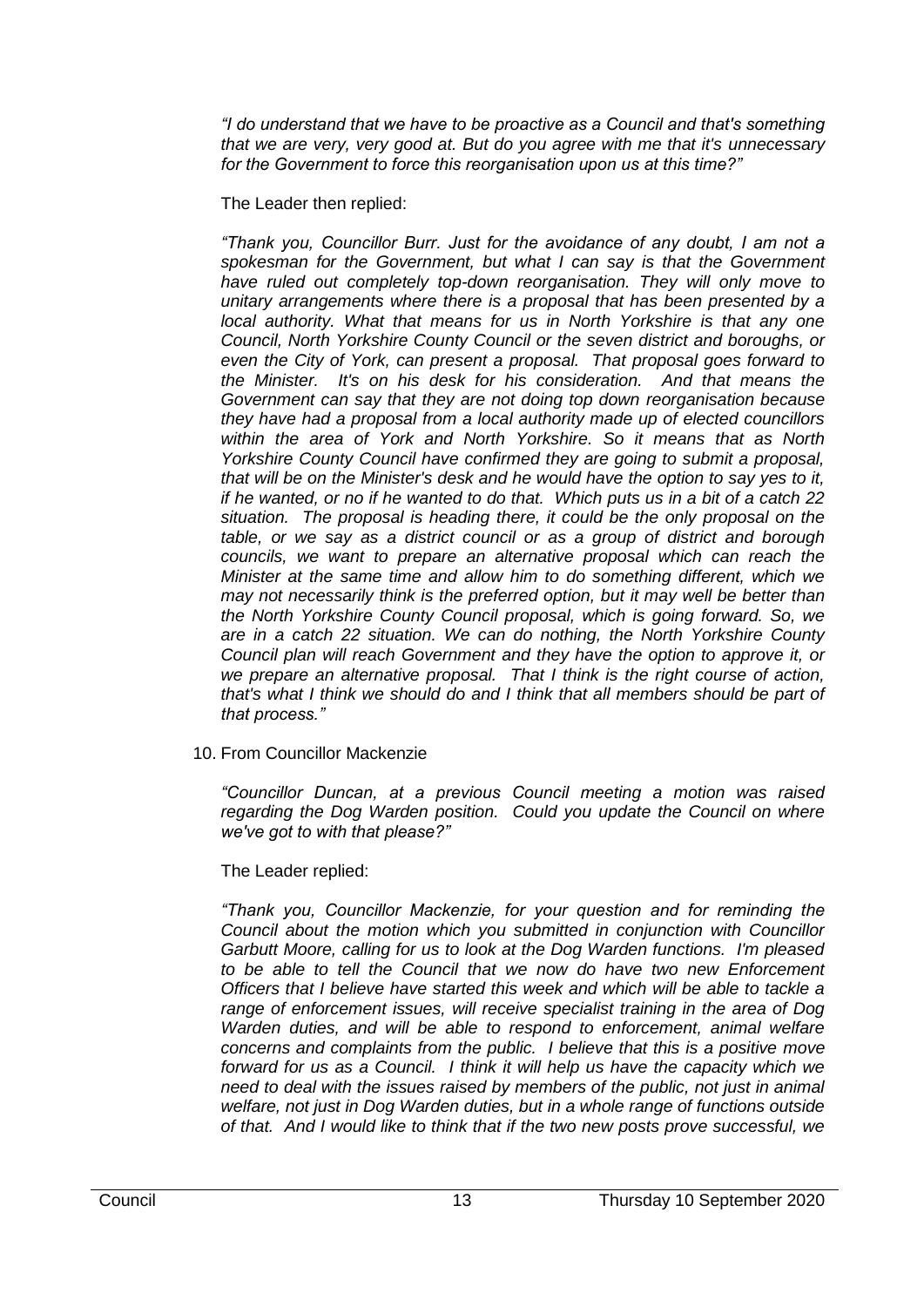*will be able to expand these posts and recruit more of the Enforcement Officers into the future."*

## 11. From Councillor Clark

*"Councillor Duncan, you appear to believe that a briefing meeting – i.e. telling people what is happening – is either democracy or scrutiny. It is neither. So on that basis, we have had no democracy in relation to unitary systems, to which way we'd like to go. Oh, we will be getting a vote but we haven't even got an item on the agenda tonight as such. So, on that basis that you are consulting with us and telling us which way you'd like this, us, to go and then your basis that is democracy and somebody scrutinised it somewhere, I wonder if you could tell me, because we will be moving, will we not – if your recommendations and your favoured option were to happen – from North Yorkshire, from the Health and Adult Services in North Yorkshire – and I haven't heard your criticisms of Health and Adult Services of North Yorkshire or the Children and Young People Services of North Yorkshire, which you believe we can do better than – all in the middle of a pandemic, what are your questions and criticisms of North Yorkshire's Public Health? Because if we don't hear that lot, how do we know why you're wanting to go along and change things. And you put in here, as a final little bit in that area of the question, you describe it as a 'megaunitary', but the mega-unitary is in quotes. Who are you quoting here as describing it as a mega-unitary, or is that just quoting yourself? Thank you, Chair."*

## The Leader of Council replied:

*"Thank you, Councillor Clark, for your question. Without getting too involved in punctuation marks around the words mega-council, what I would like to say is to confirm what is in my statement. And that is that the plan which North Yorkshire County Council are devising is to create the largest council in England. In geographical terms that's 8,000 km<sup>2</sup> . That's 3,000 km<sup>2</sup> larger than the largest*  existing unitary authority, which is Northumberland, who have a population of *620,000 people. Again, that is significantly bigger than the largest existing unitary on the basis of population. This would be the largest council ever to have been created in England and I do not feel that that is going to be able to suit and respond to the needs of all areas of North Yorkshire. Delivering county services – strategic county services – at scale, is very different to delivering the services which we deliver as a District Council. The proposals being put forward, the east / west model, would allow some of those strategic services to be delivered at smaller scale than they are at the moment. We have to*  recognise that the district and the borough services will be delivered at greater *scale. But overall, what we would be creating is an authority that I feel will be able to better respond to the needs of the people in Ryedale and the people of North Yorkshire as a whole."*

Councillor Clark then asked a supplementary question:

*"Thank you, Chair. It's interesting, as the hub of my question was on why we wanted to move out of a council of 600 and something thousand that we are in now for Health and Adult Services, for Children and Young People, and in the middle of a pandemic, move out of the Public Health run by that authority? Of course, we're going to have different arrangements, a unitary, in relation to bin*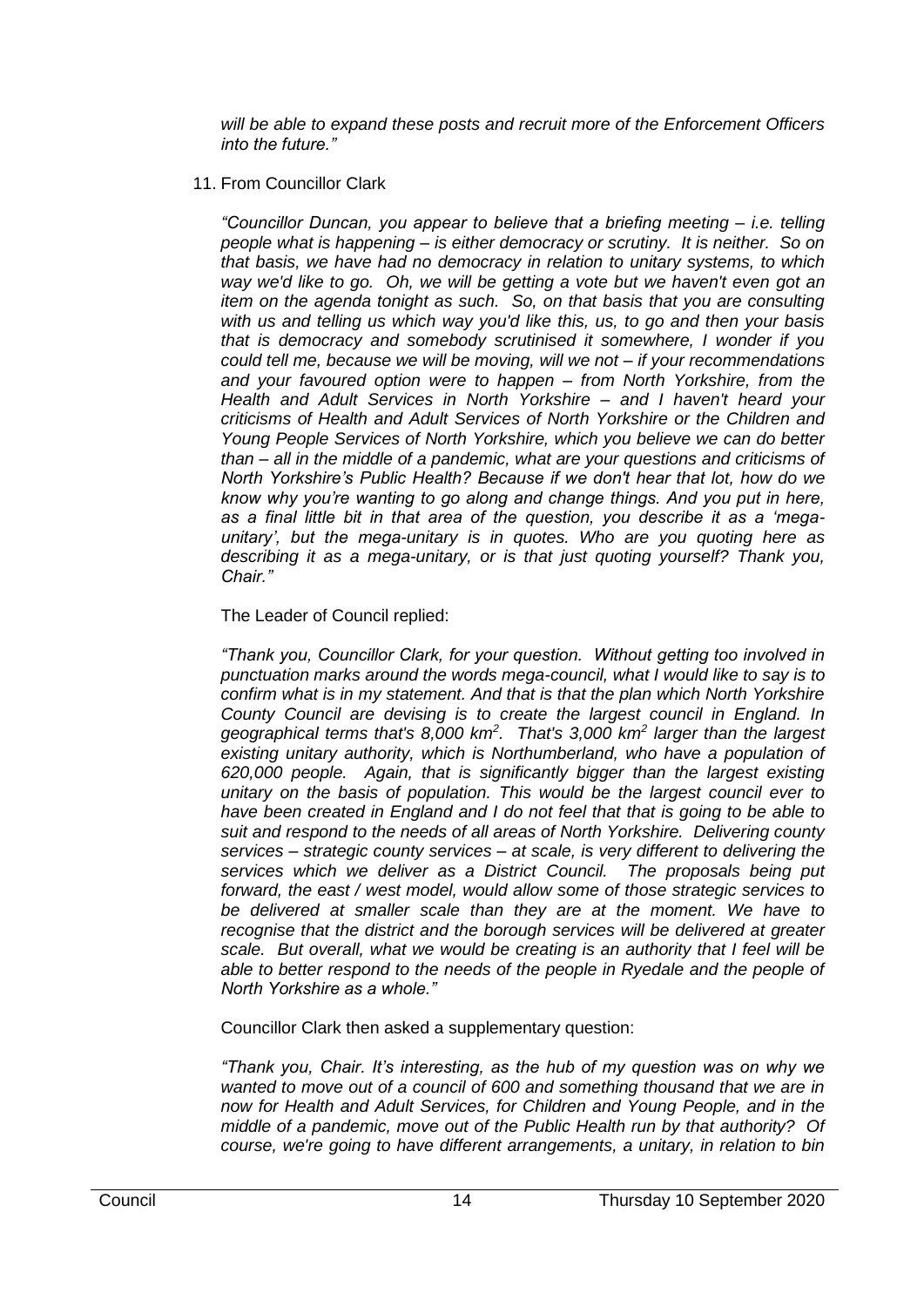*collection and planning and / or whatever. But I'm asking you before we change – and you appear to be going along with this change unless I can see a copy of the Leader of this Council's letter to the- I think the guy who told you all this has gone hasn't he, and if he has then, how much can we rely on the non-written word that hasn't been even written, let alone said, by somebody? – so on that basis, through you Chair, are you going to tell me what improvements York would have in relation to Health and Adult Services, Children and Young People, and Public Health? Because if you don't answer that, all you are talking about is power out of it. And all this lot is consultation – it is not democracy. We as a Council should, through you Chair, have been deciding what we wanted to do. You should not be wandering around on our behalf, waving a cheque book and spending thousands of pounds that aren't mentioned in the decision lists – no mention of this spending in there. I haven't got a clue where that was spent and why, apart from what was said earlier – that it was a discussion from a briefing. That is not the way for a Democratic Council or a Council that accepts challenge. And on that basis, either do some explaining or can we do it properly? Thank you, Chair."*

The Leader then replied:

*"What I will reiterate is that we have a choice to make. The County Council plan is going to go forward. We may well support and like the County Council plan. But the feedback from across political groups in this Council that I have heard, and the feedback from members of the public, is that the County Council plan is the wrong plan for this district and for the county as a whole. So, what we've decided to do, district and borough Leaders across seven local authorities, is come together across the political divide – Labour, Independent, Conservative – commission a piece of work to look at what is the best way of delivering council services across York and North Yorkshire. We didn't say draw up a proposal for an east / west model. We didn't say draw a proposal to create County Council 2.0. What we said is find the very best way of structuring local government in line with the parameters set by the Government and in line with objective criteria. And we will then take that back to our Councils, go out to public consultation, and hopefully submit that to the Government so the Minister can consider it as part of this piece of work. I think that is the right course of action and the only course of action open to us at this point in time. If we bury our head in the sand on this, if we don't do anything for weeks or months on*  end, we will get nowhere. We will not have a proposal. So, I think this is the *right course of action."*

12. From Councillor Riby

*"I've listened carefully to the discussion and the questions that have been answered, questions made to our Leader. I would like to remind you – it's been covered again and again – but in the virtual meeting in July Councillor Duncan said about we had until the end of August to come up with a solution or a proposal. He also emphasised the financial gain to Ryedale area would be in the region of, I think, £2 billion over the next 30 years. And I sometimes wonder where some of these ideas come from? And I can only say that it's quite regular for central Government to put out or leak what their wanting to do to gauge what reaction the public and the electorate are going to give to what they're leaking. And it seems to me we've gone right down that line where we've got no option of saying we want to stay as we are. That's not mentioned*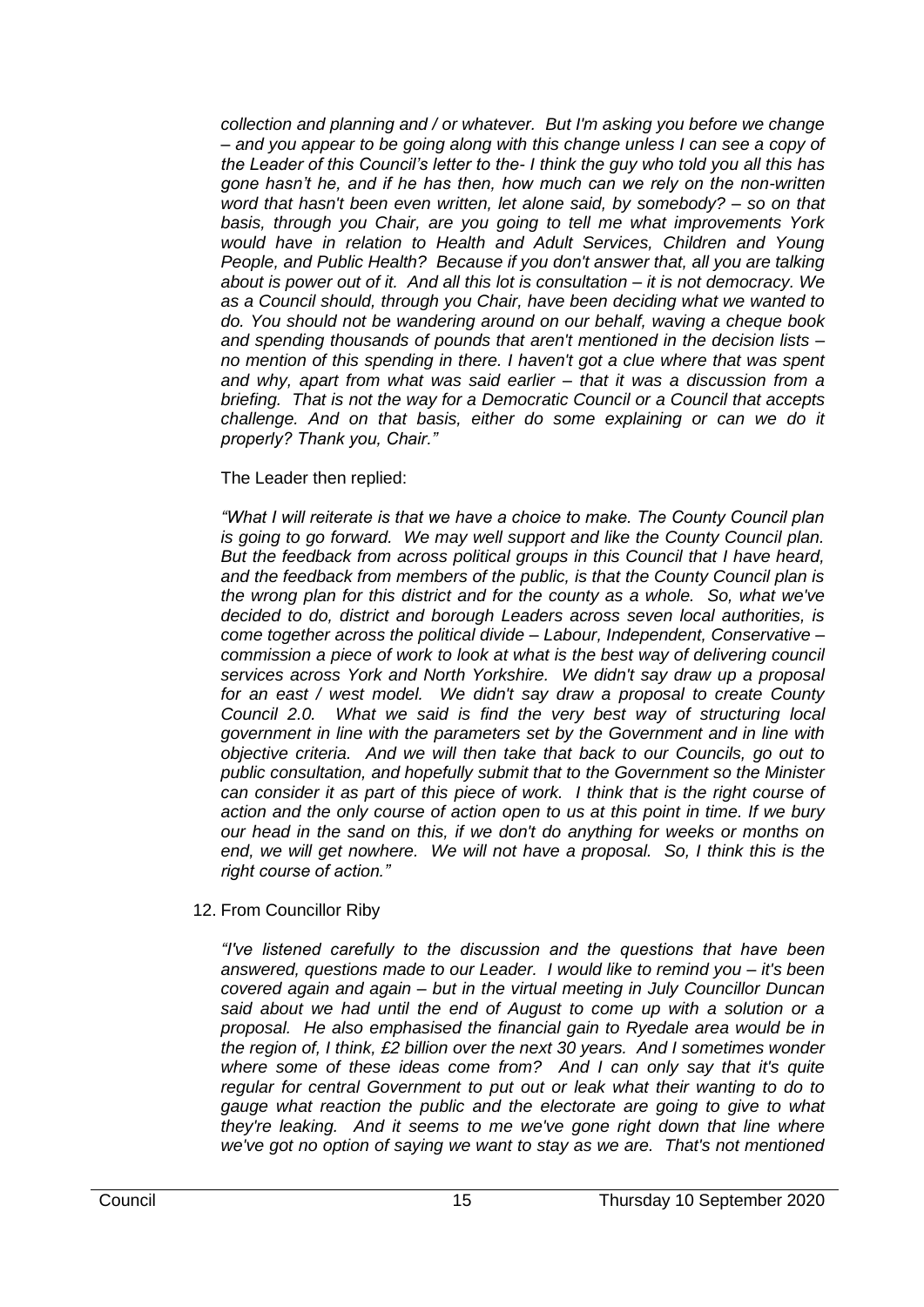*at all. We have no option, it would appear, but we only have to make proposals that we want to change. Under the leaked system if we said 'no, we don't want to change' they would perhaps listen. But we've fallen into the trap of saying, oh, yes, we will do this or we'll do that and I am not sure that that would be a good thing at all. In fact, the people I represent and the people I've spoken to, they wonder why we want to change. It seems kind of like it's moving power*  away from the people, not bringing it closer to them, which is what you all *suggest. Would you agree with what I say?"*

## The Leader replied:

*"Thank you, Councillor Riby, for your question. I'll start off my in answer by saying that I agree with unitary local government. I believe that unitary is a clearer, less confusing and more efficient way of running local government services. However, what I do not like, as I think is abundantly clear, is the proposal that's come forward from the County Council to create an extremely large unitary authority. The Government have given parameters around the size and the scale of the unitary authorities and the North Yorkshire proposal goes 200,000 in population above that. The proposal that we come with complies completely with the government requirements for unitary authorities into the future. The option of staying as we are – I think it's worth pointing out that many of the district and borough Leaders feel passionately about district councils. They feel passionately about the two-tier system. They would, if they could, choose the status quo – no change. But what I think it says when you can see around the table of the seven of us, the Leader of Hambleton District Council, who is perhaps one of the most vocal and strongest critics of unitary local government. When you look at the leader of Selby District Council, who is on the board of the District Councils Network and who feels passionately about the work of district councils. When you see those two individuals sat around a table of seven, across party lines, working up a proposal, I think it perhaps makes very clear what is happening. The inevitability, I feel, of what is happening. They are actually saying we'd like to stay as we are is not an option. What we have said is that many of us would rather stay as we are, but*  failing that we have to come up with a proposal that can rival what is going to be *on the table from the County Council. I would expect that if North Yorkshire County Council withdrew their bid, then the seven district and borough councils would withdraw theirs. The proposal we're drawing up is to counter that proposal and to come up with something which I feel is much more efficient and much better for local people and for local residents. So, it's not really a choice of staying as we are. We can say that but I think we recognise as districts and borough Leaders, that change is, I think, almost certainly going to happen and therefore it's vital, as I've said many times, that we draw up a proposal that we can submit if this Council wants to do so."*

Councillor Riby then asked a supplementary question:

*"We were in a similar situation, as I understood it, more or less in the mid-90s when John Prescott and his crew were wanting to do something similar, as I understood it, and there was no option then but to do that. You couldn't stay as you were. I would suggest that failed because they couldn't agree amongst themselves and I would suggest to you now that the letter that you were promised that we are to fulfil an answer, is delayed because there's dithering*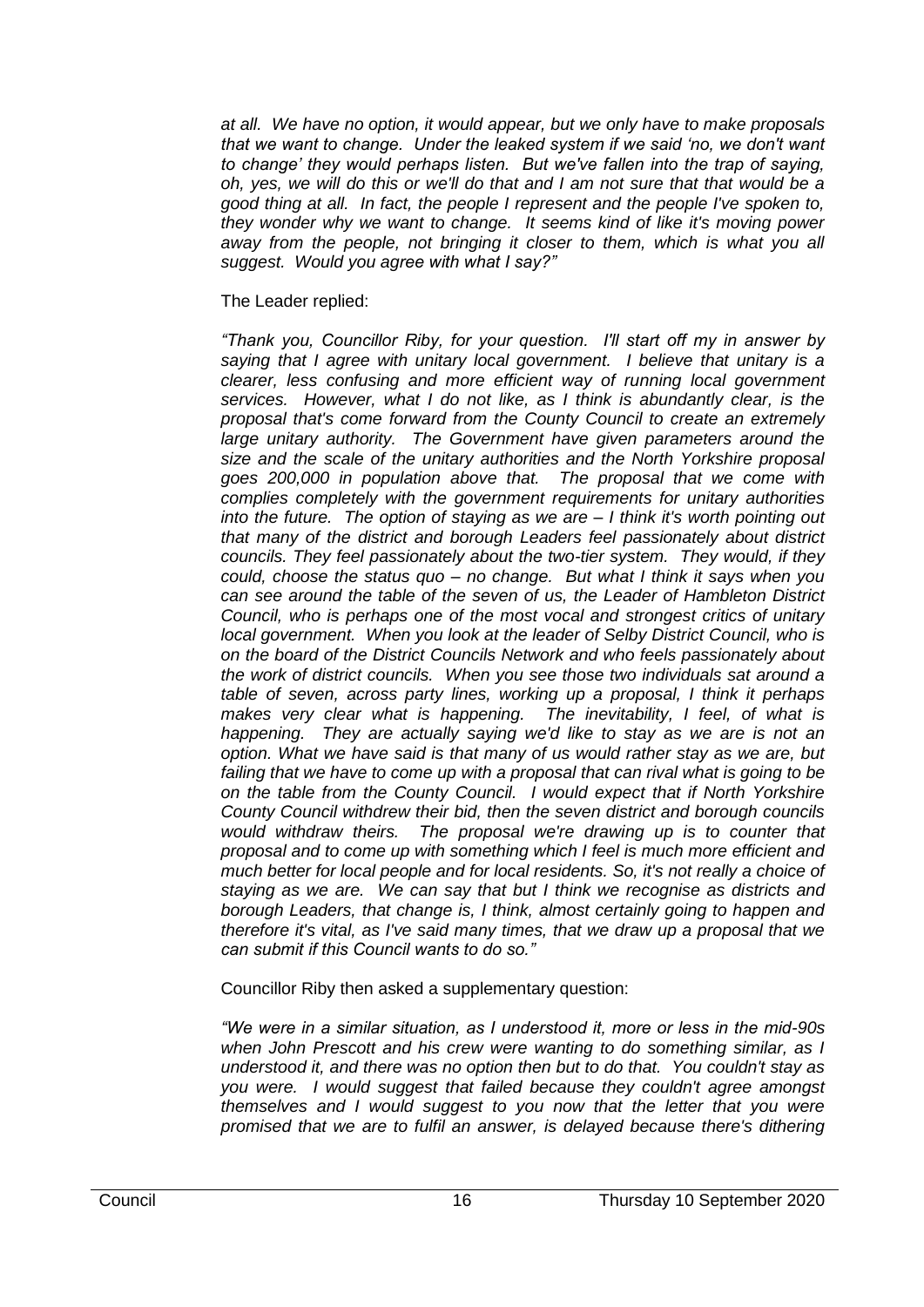*and they're waiting to see which they can get away with rather than what we want them to do."*

The Leader then replied:

*"I think, Councillor Riby, I can agree with you that we need clarity and we deserve clarity from the Government."*

13. From Councillor Frank

*"In your east / west divide proposal, where will the headquarters of the East and where will the West headquarters be based? It will make a huge difference to the dynamics of the new council and for people accessing the services. And if I can ask, how will you get the expert recruitment to deliver the 80% of services that County currently deliver when we already struggle to recruit skilled mid to senior level staff?"*

# The Leader replied:

*"Thank you, Councillor Frank, for your questions. The first one around the location of headquarters. That is not a decision which we have taken as district and borough Leaders, it's not a decision which this Council can take. It would be a decision that would need to be taken by a shadow authority or shadow authorities that would be responsible for implementing and delivering on the new local authorities that will be created. It's not a decision for this Council, so I can't give you an answer on that at this point in time. The second question is around recruitment of staff. One of the things that KPMG is looking at within its report is around workforce – attracting skilled members of staff, retaining the skilled members of staff. That is one of their considerations and one of the things that they will look at and that will be reported back within the KPMG report. I think it's worth pointing out, however, with senior and mid-level staff there will be a reduction in the number of posts, which means there is likely to be a competition for posts within the new unitary authorities. I would expect that the pool of applicants for those jobs would exceed the number of posts and therefore, I think that I'm confident in whatever arrangement there might be with unitary authorities that we would get excellent leaders, excellent members of staff, to guide us forward into the future."*

Councillor Frank then asked a supplementary question:

*"Do you not agree that the headquarters are going to be of the utmost importance to the new council and therefore needs to be part of the proposal?"*

The Leader then replied:

*"Thank you, Councillor Frank. I do agree that it is clearly an important decision that needs to be taken. What I'm trying to say is that we could put something into a proposal. County could put something into their proposal. We could put something into our proposal if approved. But we can't tie the hands of the future authorities. That has got to be a decision for the future authorities. I think whatever happens there needs to be local access points across York and North Yorkshire where people can access local government services. I think whatever model emerges that is going to be a requirement, something within*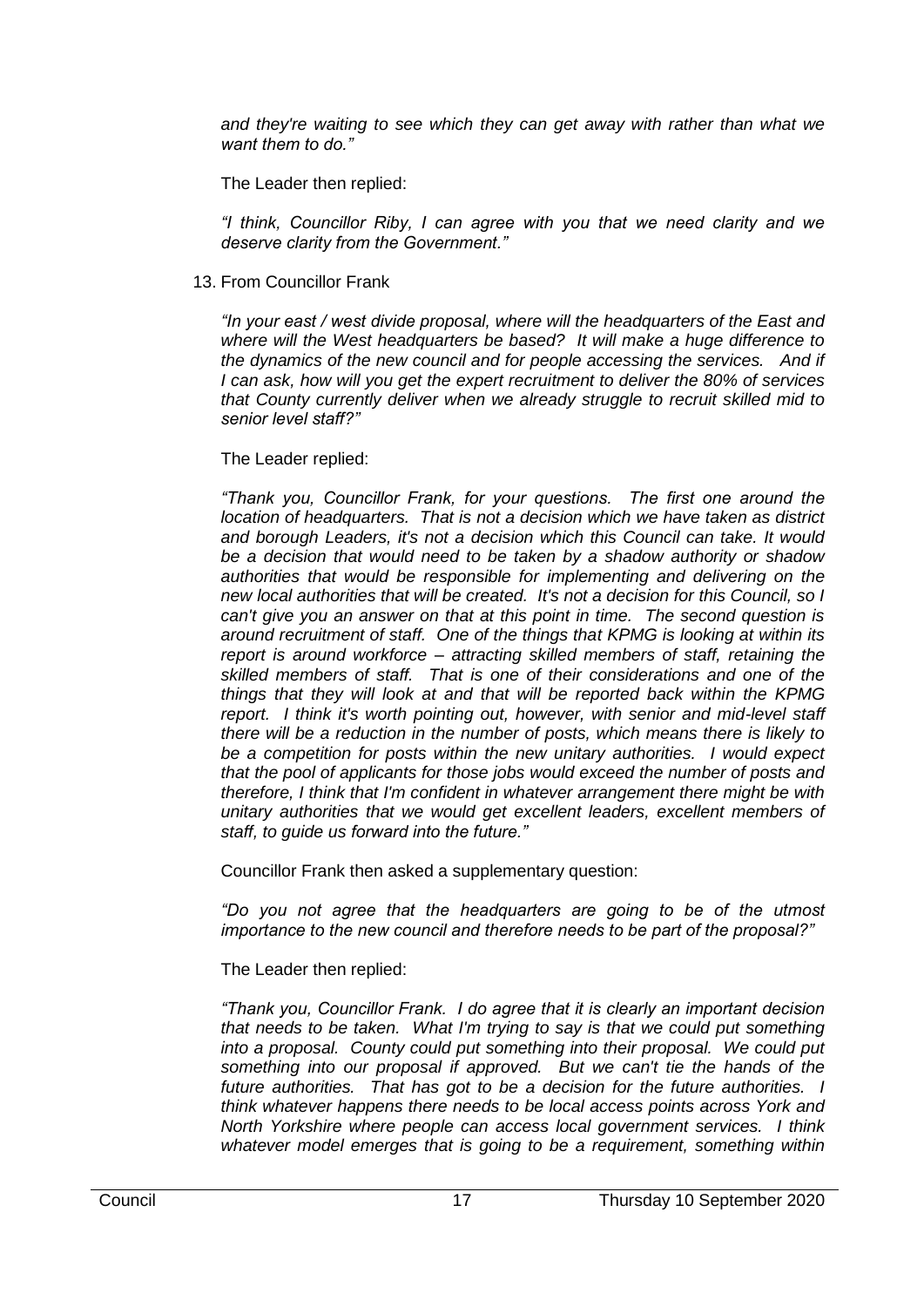*the proposals. One thing that I think we're pretty confident about is that the location of a North Yorkshire unitary will be the existing headquarters of the County Council, which is based in Northallerton. And I have to say that I don't feel that for anybody in North Yorkshire, Northallerton is a particularly convenient point to locate a local authority, perhaps even for the people living in Northallerton given some of the traffic issues and congestion problems that they've got. So, I think careful consideration does need to be given, but I do not*  feel that Northallerton would be a logical place for a unitary authority to be *based for us here in Ryedale. I think we can look perhaps somewhere more convenient. But as I say, that is a decision for the new unitary authority to take."*

# 104 **Revenue and Capital Budget Monitoring - Outturn 2019-20**

It was moved by Cllr Duncan and seconded by Cllr Arnold that the following recommendations be approved and adopted:

- i) The Council notes the contents of the report and that the Surplus Balance of £32k has been transferred to the General Reserve.
- ii) The Council approves a carry forward of £1.301m from the Capital Programme.

Councillor Clark moved and Councillor Potter seconded the following amendment:

Delete the recommendations and replace with:

- i) The Council notes the contents of the report.
- ii) The report is referred to the Policy and Resources Committee and the Audit Committee to be considered at the earliest convenient date.

Upon being put to the vote the amendment was lost.

## **Recorded vote:**

For: Councillors Brackstone, Burr, Clark, Potter, Thackray and Wass

Against: Councillors Arnold, Bailey, Cleary, Delaney, Docwra, Duncan, Frank, Garbutt Moore, Goodrick, Graham, Hope, Keal, King, Mackenzie, Mason, Middleton, Oxley, Raine, Raper, Riby, Windress

Upon being put to the vote, the substantive motion was carried.

## **Resolved**

- i) The Council notes the contents of the report and that the Surplus Balance of £32k has been transferred to the General Reserve.
- ii) The Council approves a carry forward of £1.301m from the Capital Programme.

## **Voting record**

25 For 2 Abstentions

## 105 **Revenue and Capital Budget Monitoring - Q1 2020/21**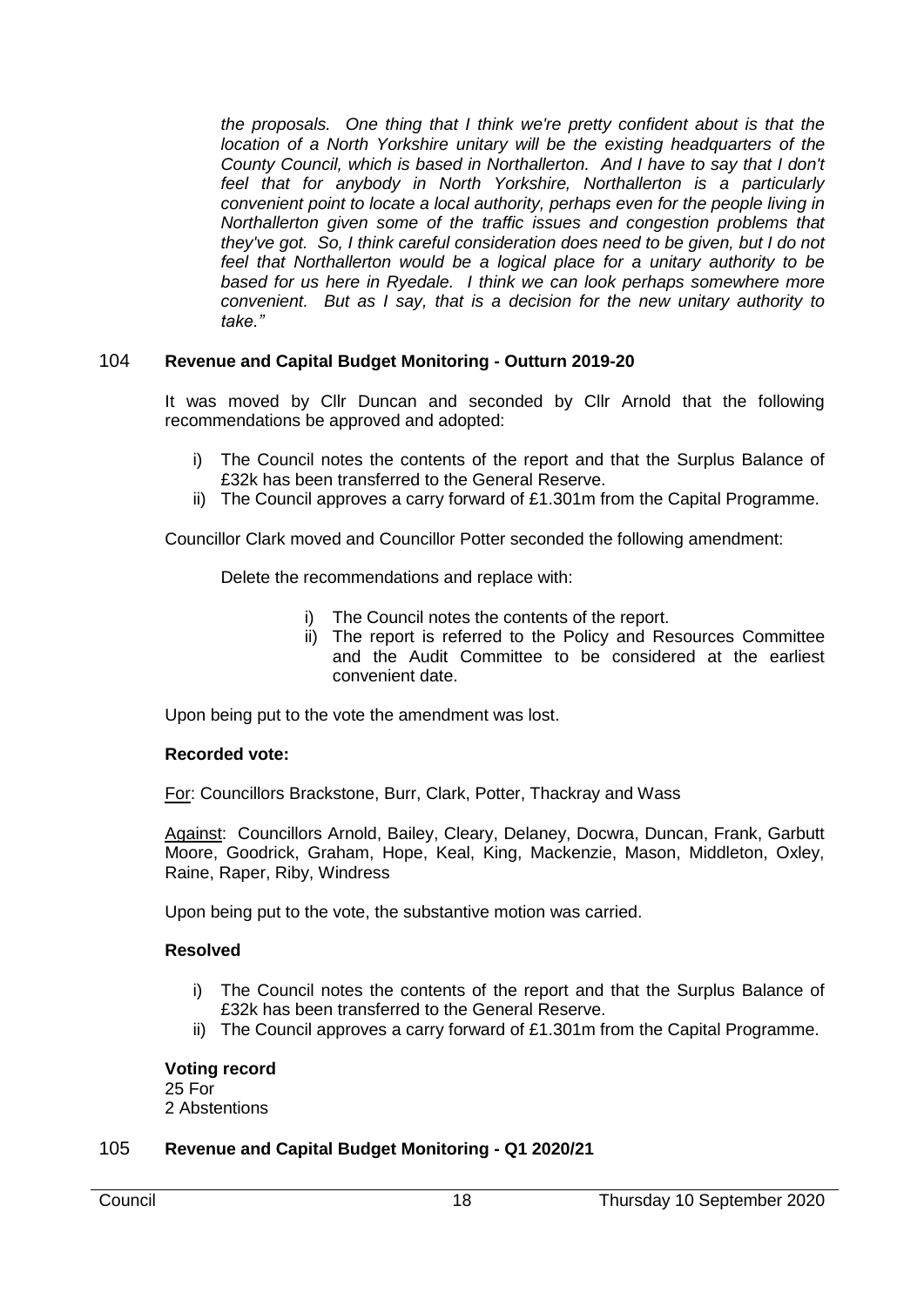It was moved by Councillor Duncan and seconded by Councillor Arnold that the following recommendations be approved and adopted:

That Council:

- i) Endorses the actions of officers and note the contents of the report.
- ii) Agrees that an amount from reserves will be required to offset the net additional costs arising from COVID.

Councillor Clark moved and Councillor Potter seconded the following amendment:

In recommendation i) delete "Endorses" and replace with "Notes"; delete "note". In recommendation ii) replace "Agrees" with "Notes". Insert "iii) Refers the report to the next available meeting of the Policy and Resources Committee."

Upon being put to the vote the amendment was lost.

## **Recorded vote:**

For: Councillors Brackstone, Burr, Clark, Frank, Mason, Potter, Raine, Riby, Thackray and Wass

Against: Councillors Arnold, Bailey, Cleary, Delaney, Docwra, Duncan, Garbutt Moore, Goodrick, Graham, Hope, Keal, King, Mackenzie, Middleton, Oxley, Raper and **Windress** 

Upon being put to the vote, the substantive motion was carried.

## **Resolved**

That Council:

- i) Endorses the actions of officers and note the contents of the report.
- ii) Agrees that an amount from reserves will be required to offset the net additional costs arising from COVID.

## **Voting record**

Unanimous

## 106 **Ryedale's Financial Strategy 2020-2024**

It was moved by Councillor Duncan and seconded by Councillor Arnold that the following recommendations be approved and adopted:

The Council is asked:

- to note the content of this report, and
- to agree the proposed approach in pulling together the financial plan, and
- to agree the timescales as set out in the report

Upon being put to the vote the motion was carried.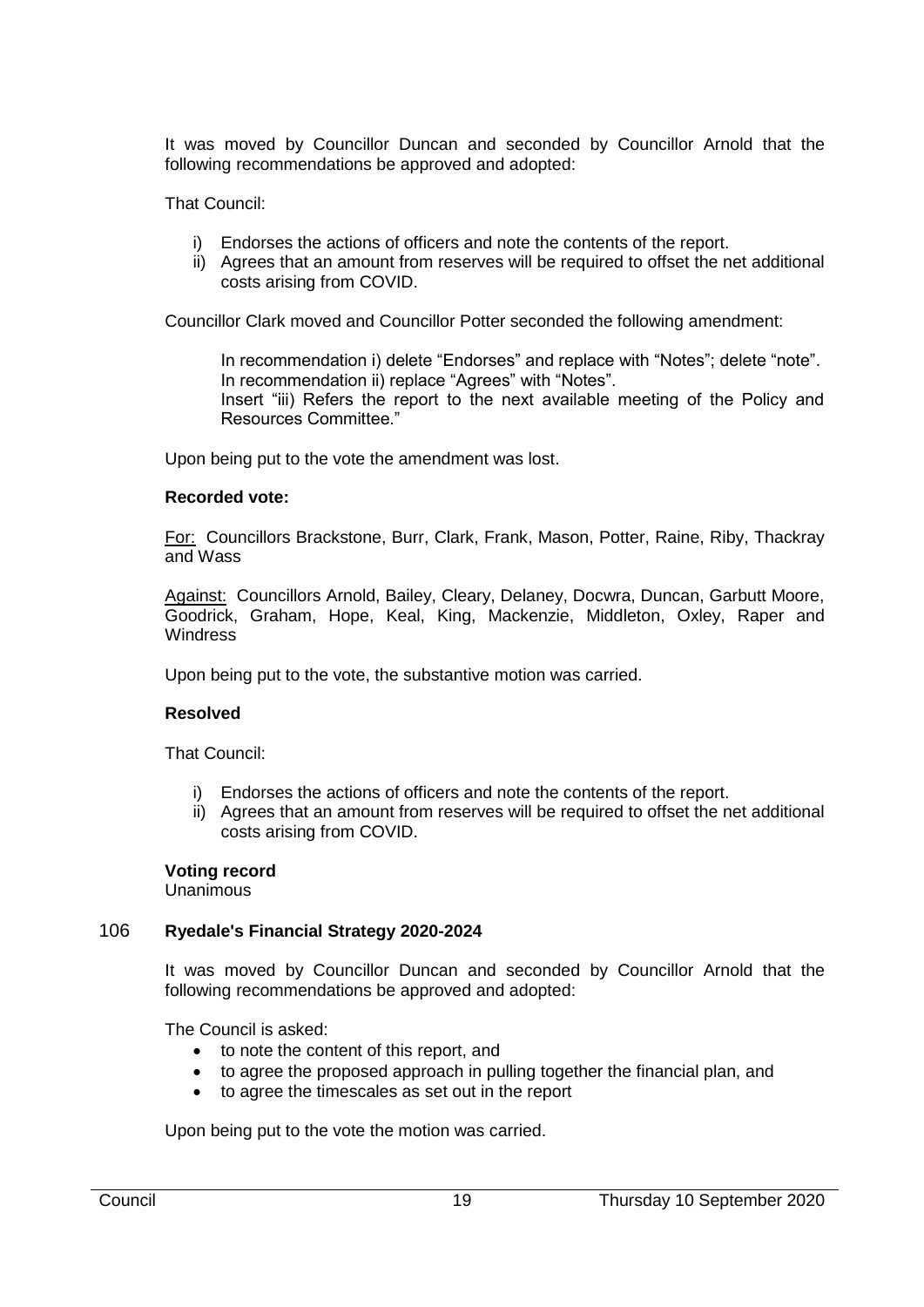## **Resolved**

That Council:

- notes the content of the report, and
- agrees the proposed approach in pulling together the financial plan, and
- agrees the timescales as set out in the report

## **Voting record**

Unanimous

## 107 **To consider for Approval the Recommendations in respect of the following Part 'B' Committee Items:**

## 108 **Minute 122 - Council Plan 2020-2024**

It was moved by Councillor Duncan and seconded by Councillor Oxley that the following recommendation be approved and adopted:

That the Council Plan 2020-2024 is approved, which is attached as Appendix 1 to the report.

Upon being put to the vote the motion was carried.

## **Resolved**

That the Council Plan 2020-2024 is approved, which is attached as Appendix 1 to the report.

## **Voting record**

23 For 4 Abstentions

# 109 **Motions on Notice Submitted Pursuant to Council Procedure Rule 11**

# **Proposed by Councillor Keal and seconded by Councillor Mason**

[Please note that this item was considered at Policy and Resources Committee on 19 March 2020 and subsequently as part of a Decision Notice issued under urgency powers.]

"*In view of the continuing calls for west east access to the A64 from York Rd, we call on Ryedale District Council to work with North Yorkshire County Council and the Highways Agency to explore the possibility of a roundabout at the Huttons Ambo junction on the A64 to help alleviate the traffic congestion levels in Malton and Norton.* 

*The roundabout would allow access to the A64 east from York Road, reducing the level of traffic, including HGVs, that have to pass through Malton and Norton to access the A64 and create east/west access at both ends of the Malton bypass.* 

*Furthermore, with the concern widely expressed for the safety of children and parents accessing Malton County Primary School and St Mary's RC School on Highfield Lane, Malton, we call on Ryedale District Council to support a HGV ban between the Peasey Hill Road junction and Hawthorn Avenue.*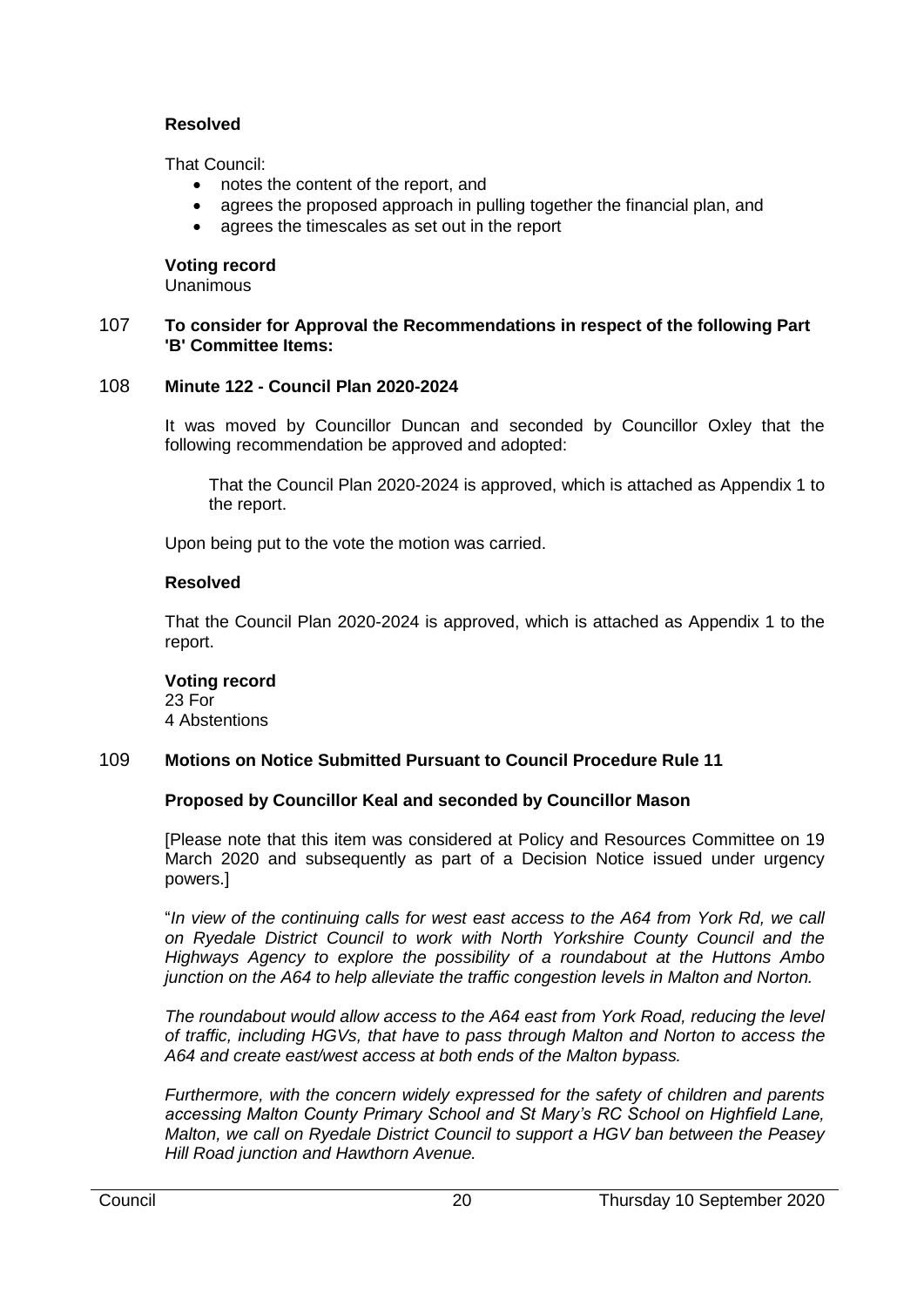*We request that Officers be asked to enter into negotiations with North Yorkshire County Council to follow the process required to introduce this ban*."

Councillor Duncan proposed and Councillor Docwra seconded the following amendment:

Delete the motion and replace with:

"The Council welcomes the commitment from North Yorkshire County Council to undertake work to develop proposals for a junction that allows for all-direction managements between York Road and the A64, near the western end of the Malton Bypass. It is understood that the intention is to develop proposals to a stage whereby bids for funding the junction could be submitted at short notice.

Further, officers will continue discussions with colleagues at North Yorkshire County Council with the aim of identifying options and developing proposals for a junction or slip roads between Broughton Road and the A64."

Upon being put to the vote the amendment was carried.

## **Voting record**

21 For 2 Against 3 Abstentions

Councillor Keal proposed and Councillor Mason seconded the following amendment:

After "between York Road and the A64*,*" insert "and the alternative option for a roundabout adjacent to the Huttons Ambo junction".

Upon being put the vote the amendment was lost.

# **Voting record**

4 For 16 Against 6 Abstentions

Councillor Mason proposed and Councillor Keal seconded the following amendment:

Insert "ii) The District Council welcomes the proposed part-time HCV prohibition on Highfield Road and calls for it to remain in place until the detailed schemes for A64 junctions have been developed, the implications for the internal highways network have been assessed and the implementation is due to go ahead (subject to NYCC seeking to minimise the potential for HCVs to simply divert via the AQMA)."

Upon being put to the vote the amendment was lost.

# **Recorded vote:**

For: Councillors Brackstone, Burr, Clark, Keal, Mason, Potter, Raine, Riby, Thackray and Wass